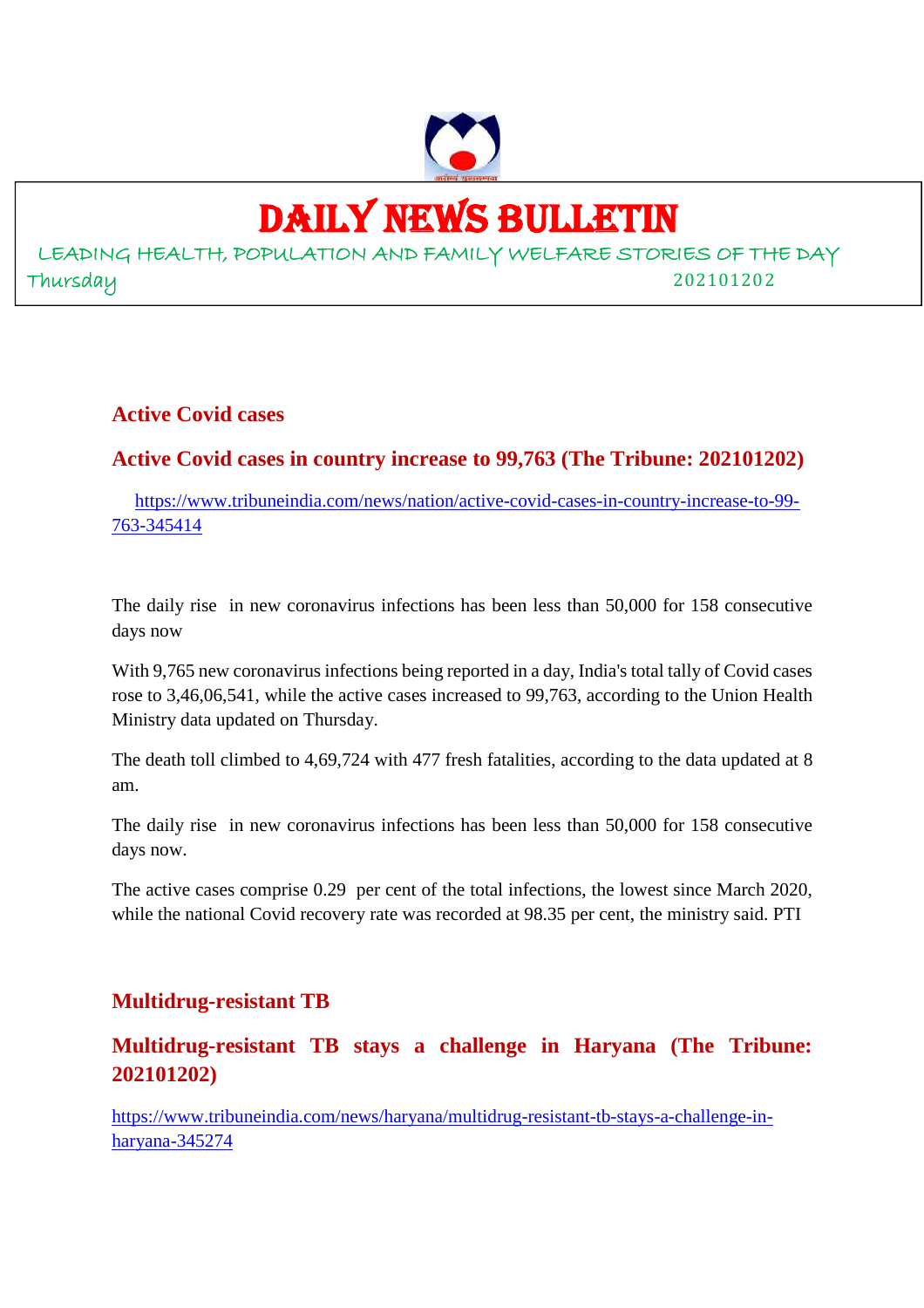For tuberculosis cure, Karnal is among the top districts of the state with 89 per cent treatment success rate and 104 per cent detection rate.

However, the detection of multidrug-resistant tuberculosis (MDR-TB) remains a challenge for the district's health department.

The district has 2,009 active TB patients while 58 MDR-TB cases have been detected so far this year. The treatment of patients sensitive to drugs is about six months while MDR-TB treatment can stretch from nine months to two years depending on the type of resistance.

Causes of MDR-TB

Incomplete treatment

Frequent interruptions in treatment

Indiscriminate use of anti-microbial drugs/antibiotics

Carelessness on the part of patients for not continuing the medicine and frequent interruptions in treatment are considered major reasons behind MDR-TB.

This year, the health department detected 4,442 TB patients. Of them, 2,433 have been treated. In 2020 and 2019, the department had detected 3,428 and 3,701 cases, respectively.

The authorities say TB is curable if detected timely and treated promptly. "We have launched an intensive screening for timely detection of patients. TB is curable, but it should be detected timely," said Dr Simmi Kapoor, Deputy Civil Surgeon. "We have machines at District TB Centre, Gharaunda Community Health Centre and Assandh sub-divisional hospital to help in the early detection of the disease," she said.

Dr Yogesh Sharma, Civil Surgeon, said: "We conduct awareness and screening campaigns time to time. We appeal to the people to seek medical help if they find any symptoms of TB, including cough for more than two weeks, low-grade fever, weight loss and night sweat."

## **World Health Assembly**

## **World Health Assembly agrees to draft global pact on pandemics (The Tribune: 202101202)**

https://www.tribuneindia.com/news/nation/world-health-assembly-agrees-to-draft-globalpact-on-pandemics-345275

Inter-govt negotiating body to be formed; first meeting by March 1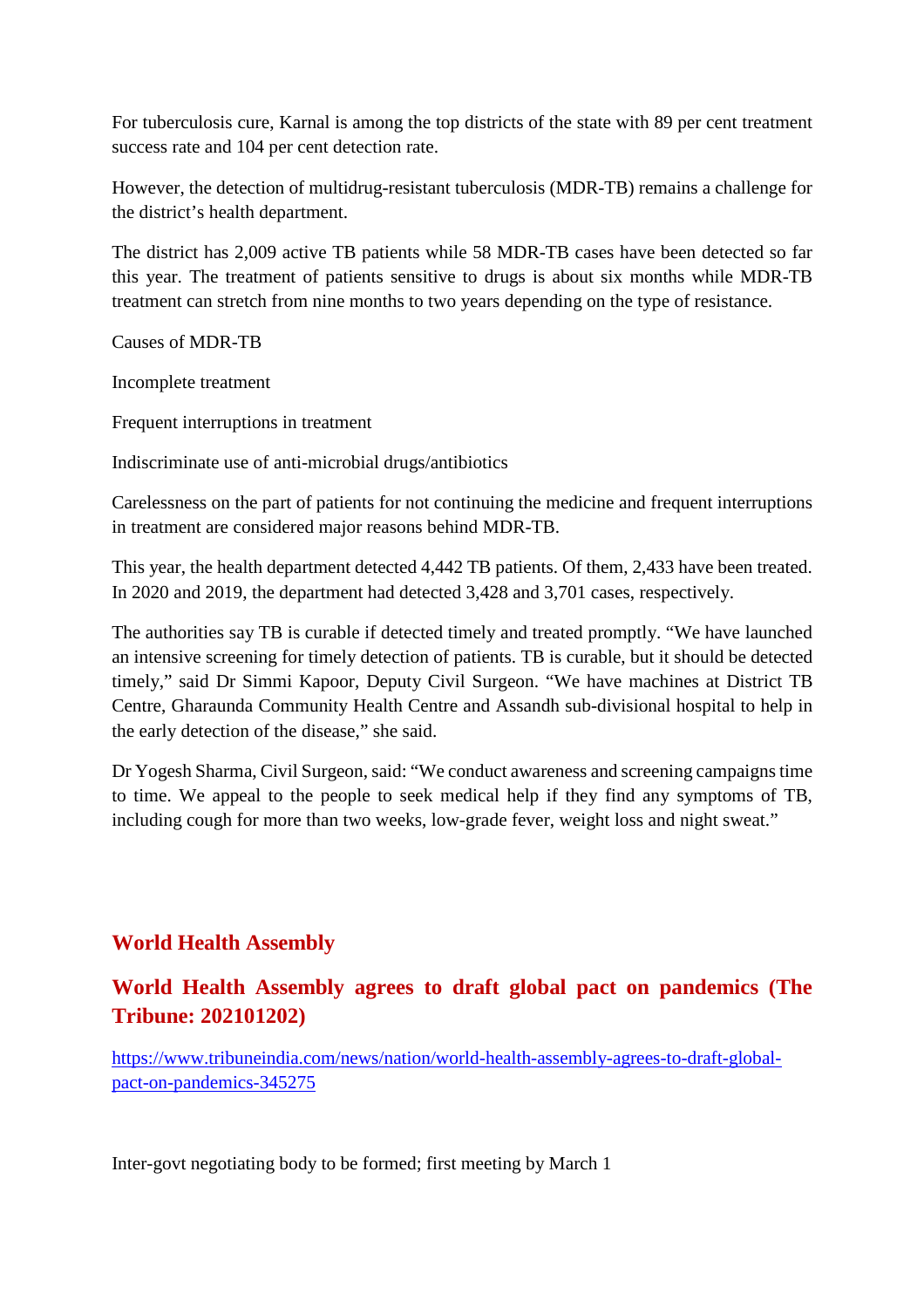World Health Assembly agrees to draft global pact on pandemics

Tedros Adhanom Ghebreyesus, WHO director general

In a consensus decision aimed at protecting the world from future infectious diseases, the World Health Assembly (WHA) on Wednesday agreed to kick-start a global process to draft and negotiate a convention, an agreement or other international instrument under the Constitution of the World Health Organisation (WHO) to strengthen pandemic prevention, preparedness and response.

The decision came as the new Omicron variant spread to more than 14 countries, upending global response to the pandemic and leading to tighter border controls. As of Monday, there have been 261,435,768 confirmed cases of Covid worldwide, including 5,207,634 deaths.

Historic decision

The decision is historic and represents a once-in-a-generation opportunity to strengthen the global health architecture against pandemics. —Tedros Adhanom Ghebreyesus, WHO director general

Tedros Adhanom Ghebreyesus, WHO Director General, said WHA's decision was historic and represented a once-in-a-generation opportunity to strengthen the global health architecture against pandemics.

"Covid has shone a light on the many flaws in the global system to protect people from pandemics: the most vulnerable people going without vaccines, health workers without needed equipment to perform their life-saving work, and 'me-first' approaches that stymie the global solidarity needed to deal with a global threat," said the WHO chief.

The Health Assembly met in a special session, the second-ever since World Health Organisation's founding in 1948, and adopted a sole decision titled "The World Together."

As per today's decision, the INB will hold its first meeting by March 1, 2022, to agree on ways of working and timelines. The second meeting will be convened by August 1, 2022, to discuss progress on a working draft.

It will hold public hearings, deliver a progress report to the 76th World Health Assembly in 2023 and submit its outcome for consideration by the 77th World Health Assembly in 2024.

## **Severe Covid survivors**

## **Severe Covid survivors may have increased death risk within 12 months of illness: Study (The Tribune: 202101202)**

https://www.tribuneindia.com/news/health/severe-covid-survivors-may-have-increaseddeath-risk-within-12-months-of-illness-study-345115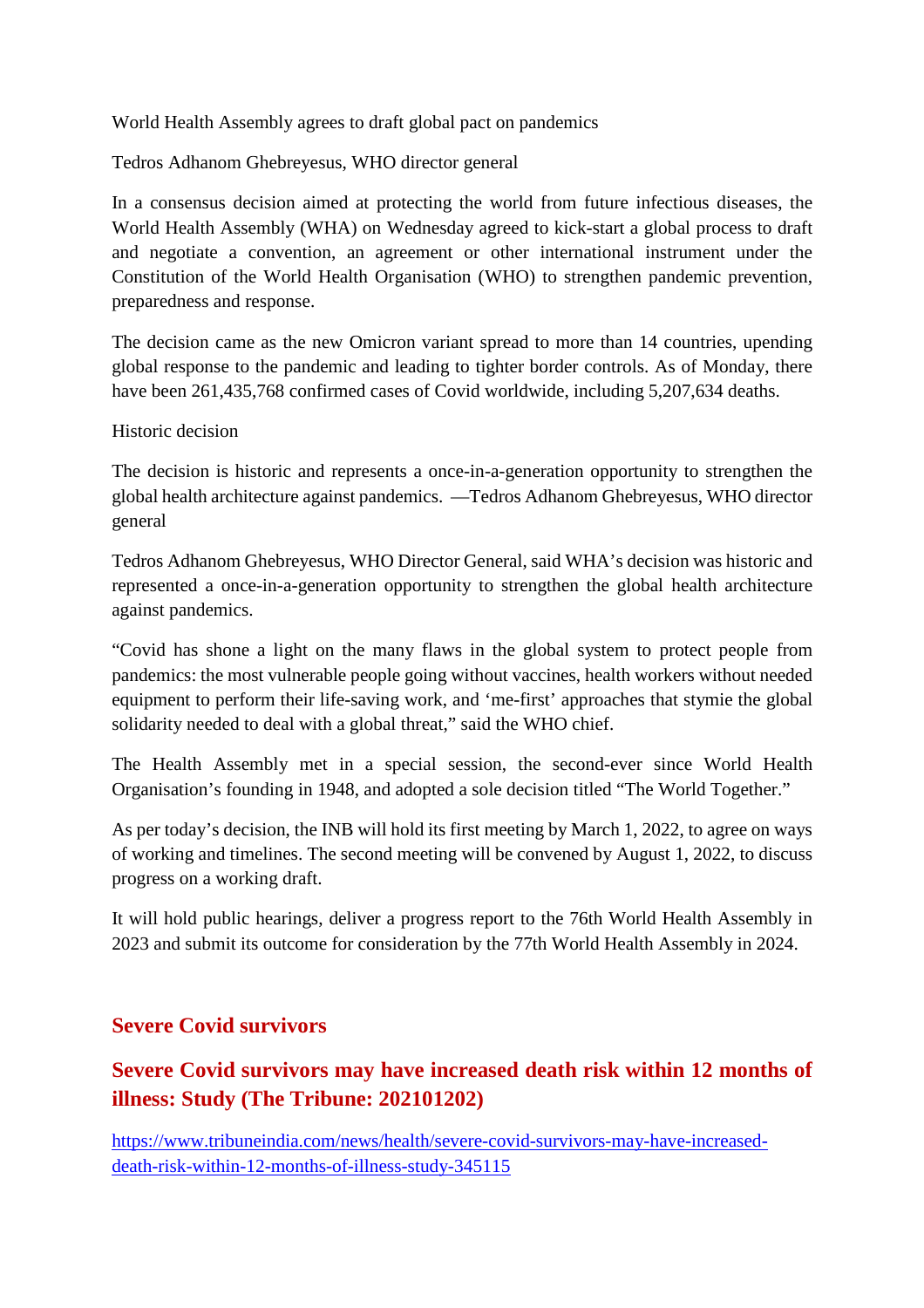Severe Covid-19 patients aged under 65 demonstrated a 233 per cent increased chance of dying

Severe Covid survivors may have increased death risk within 12 months of illness: Study

Photo for representation.

Patients who survive severe Covid-19 may have more than twice the risk of dying over the following year, compared with those who experience mild or moderate disease or remain uninfected, according to a study published on Wednesday.

The researchers found that the increased risk of dying was greater for patients who are under 65, and only 20 per cent of the severe Covid-19 patients who died did so because of typical Covid-19 complications, such as clotting disorders or respiratory failure.

The research, published in the journal Frontiers in Medicine, suggests that severe Covid-19 may significantly damage long-term health and highlights the importance of preventing severe disease through vaccination.

"We conducted a previous study which showed that patients with severe Covid-19 who recovered were at significantly greater risk of being hospitalised in the subsequent six months," said Professor Arch Mainous of the University of Florida, US, lead author on the study.

"This new study extended that to investigate mortality risk over the next 12 months," Mainous said.

The researchers tracked electronic health records of 13,638 patients who underwent a PCR test for Covid-19, with 178 patients experiencing severe Covid-19, 246 mild or moderate disease and the rest testing negative.

All patients included in the study recovered from the disease, and the researchers tracked their outcomes over the next 12 months.

The study found that patients who had recovered from severe Covid-19 had a significantly greater chance of dying over the next year, compared with those who were uninfected or experienced mild or moderate disease.

Some surprising trends emerged from the data, with severe Covid-19 patients aged under 65 demonstrating a 233 per cent increased chance of dying, compared with the uninfected, the researchers said.

This was larger than the increased chance of dying experienced by severe Covid-19 patients aged over 65, compared with the uninfected, they said.

The researchers noted that as these deaths frequently occurred long after the initial infection had passed, they may never have been linked to Covid-19 by the patients' families or doctors.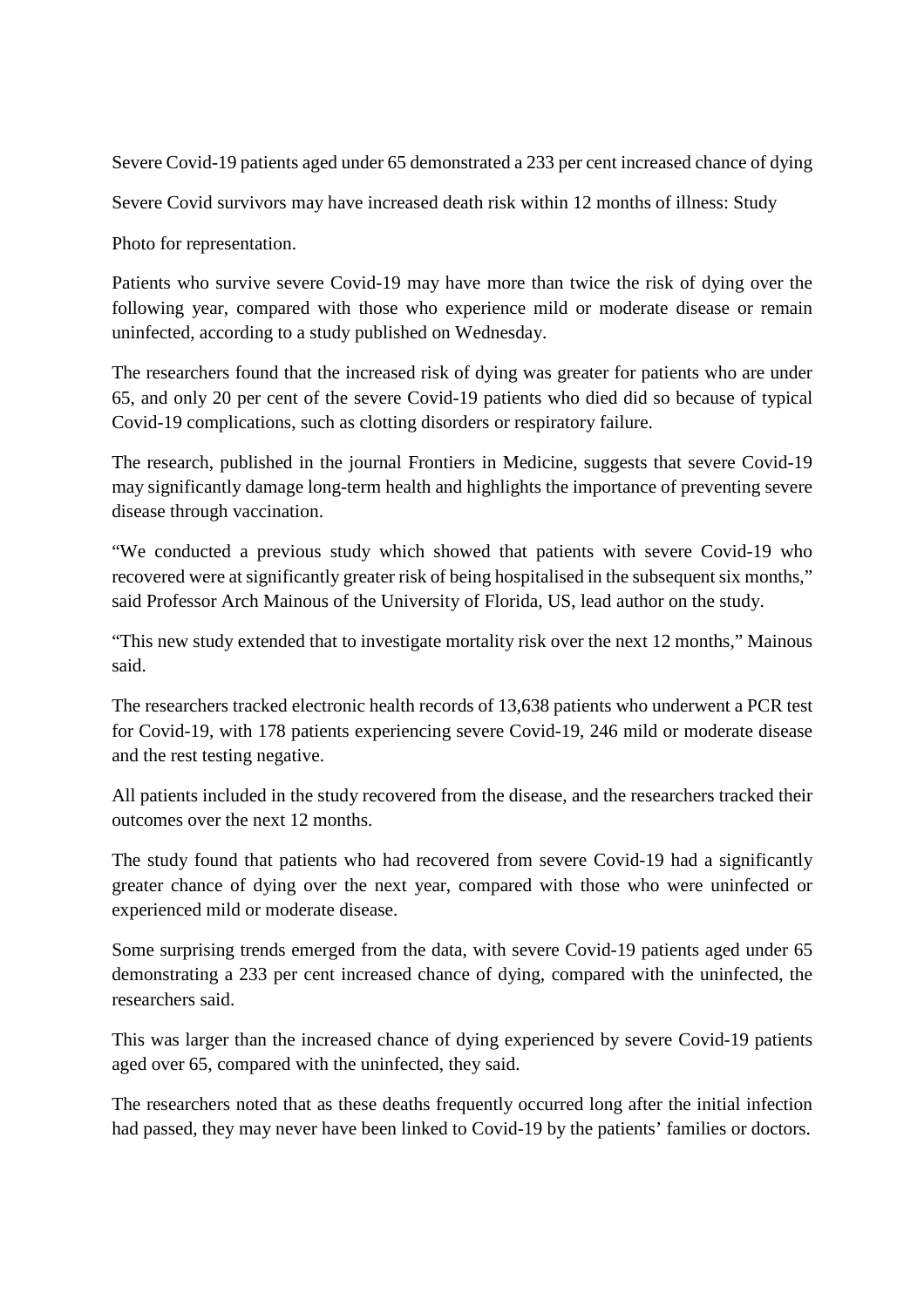Most of the deaths that occurred in severe Covid-19 survivors were not linked with common complications from the disease, such as respiratory or cardiovascular issues, according to the researchers.

In fact, 80 per cent of such deaths occurred for a wide variety of reasons that are not typically associated with Covid-19, they said.

This, the researchers said, suggests that the patients had experienced an overall decline in their health that left them vulnerable to various ailments.

Mild or moderate Covid-19 patients did not have a significantly increased mortality risk compared with the uninfected, highlighting the importance of reducing the chances of severe disease through vaccination, they explained.

"Since we now know that there is a substantial risk of dying from what would likely be considered to be an unrecognised complication of Covid-19, we need to be even more vigilant in decreasing severe episodes of Covid-19," said Mainous.

"Taking your chances and hoping for successful treatment in the hospital doesn't convey the full picture of the impact of Covid-19. Our recommendation at this point is to use preventive measures, such as vaccination, to prevent severe episodes of Covid-19," he added. —PTI

### **India's active cases drop below**

## **India's active cases drop below 100k after 18 mths (Hindustan Times: 202101202)**

#### **https://epaper.hindustantimes.com/Home/ArticleView**

By Jamie MullickAfter a gap of nearly 18 months, the number of active cases of Covid-19 across India has dropped to fewer than 100,000 – a remarkable and encouraging statistic for a country the size of India. With 99,023 active infections across India as of Wednesday morning, the case burden on the country is at the lowest since June 2, 2020 – a time when the first wave of the pandemic was just beginning.Active cases – those Covid-19 patients still carrying the virus, and thus under treatment at the time – is a crucial metric representing any region's battle against the coronavirus disease because it directly reflects the pressure on the health care system. A look at how India's prolonged fight to contain Covid-19 is reflected in this number.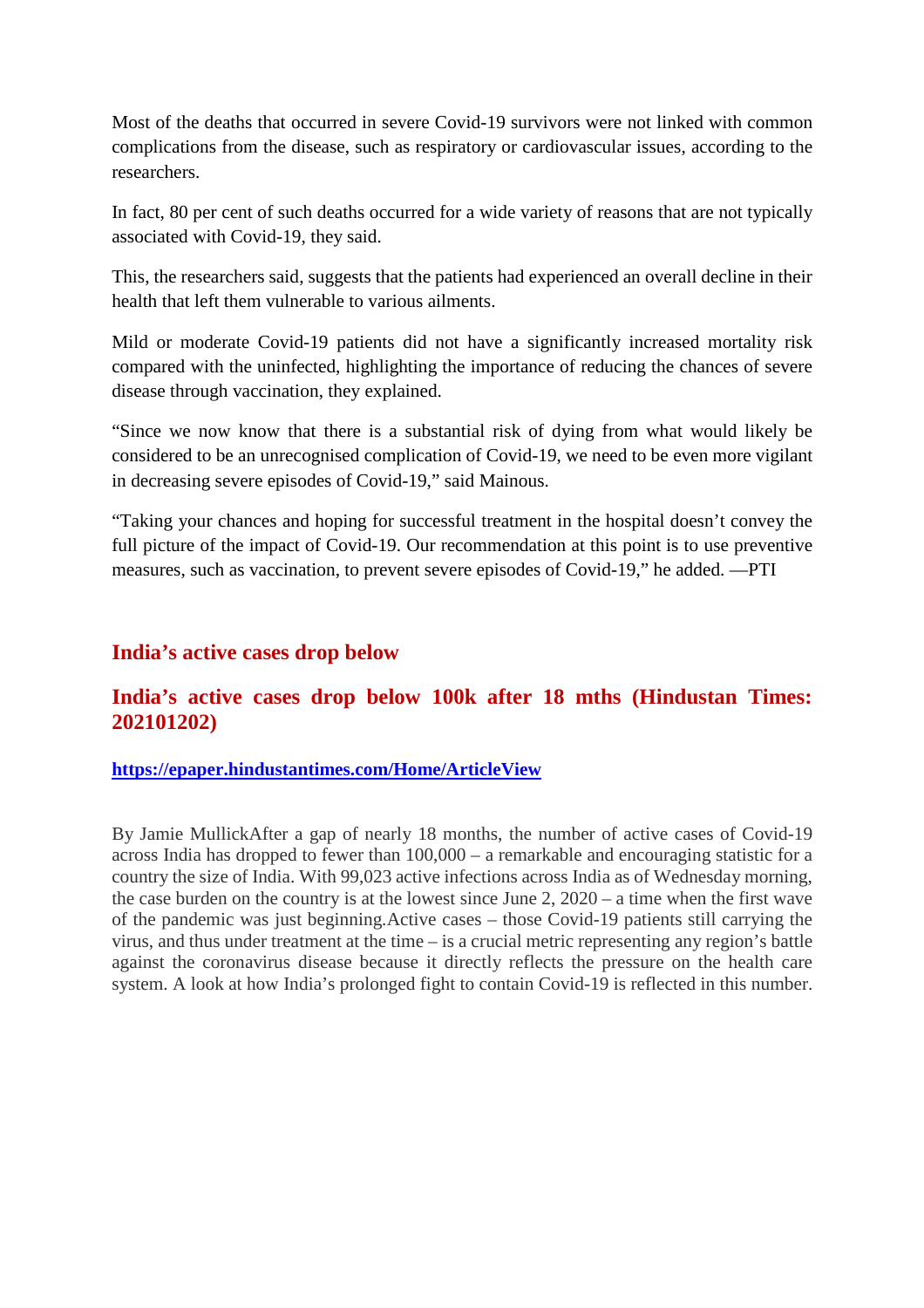## A steady recovery from the brutal second wave **ACTIVE CASES OF COVID-19 IN INDIA**

Currently, there are 99,023 active Covid-19 cases in India. As stated above, the last time there were fewer active cases in the country was 547 days ago, when there were 94,656 such cases. But, at that time, the country's first wave was only kicking off. This time, however, cases are declining and most importantly, are doing so at a steady pace since the peak of India's brutal second wave of infections. Even in the trough between the first and second waves, the number of active cases in India dropped only to 137,552.

The volume of active cases during India's second wave of infections (and the first, for that matter) also provides context to how much things have improved. At its worst, there were more than 3.75 million active cases in the country on May 9. Most importantly, active infections have been declining nearly steadily since the May 9 peak - a period that now spans nearly seven months.

During the first wave, active cases soared to a peak of 1.02 million, according to HT's Covid-19 dashboard. This means that the current active caseload, and by extension the burden on the country's hospitals and nursing homes, is under a tenth of what the country saw during the peak for the first wave and only 3% of what it witnessed during the second wave.

## 3,750,895 4000000 (May 9, 2021) 3500000 3000000 2500000 2000000  $1,016,281$ <br>(Sep 18, 2020) 1500000 1000000 137,552 (Feb 17, 2021) 500000 C  $\overline{0}$ Mar 3, 2020

# Where India's active caseload is currently locate

## **ACTIVE CASES ON NOVEMBER 30**

Kerala, a state that has been one of the key regions that have seen a prolonged spell of the outbreak despite declining trends across the country since the second wave, continues to dominate national statistics. With 44,314 active infections, the southern state alone is responsible for 45% of the country's active caseload. With 11,226 active cases as of Wednesday morning, Maharashtra - India's worst-hit state - is currently home to 11% of such cases.

Tamil Nadu, with 8.244 active cases, constitutes 8% of the national caseload, West Bengal (7,731 active cases) has 8% of the national tally, and Karnataka (6445) has 7% - wrapping up the list of the country's top five biggest states by active cases. Interestingly, Mizoram finds itself on the sixth spot in the country with 3,751 active cases (4% of the national caseload).

| Kerala                | 44,314 |
|-----------------------|--------|
| Maharashtra           | 11,226 |
| <b>Tamil Nadu</b>     | 8,244  |
| <b>West Bengal</b>    | 7,731  |
| Karnataka             | 6.445  |
| Mizoram               | 3,751  |
| Telangana             | 3,591  |
| Assam                 | 2,625  |
| Odisha                | 2,188  |
| <b>Andhra Pradesh</b> | 2,149  |
| <b>Rest of India</b>  | 6,759  |

3,147



## **ACTIVE CASES PER MILLION POPULATION, BY STATE/UT**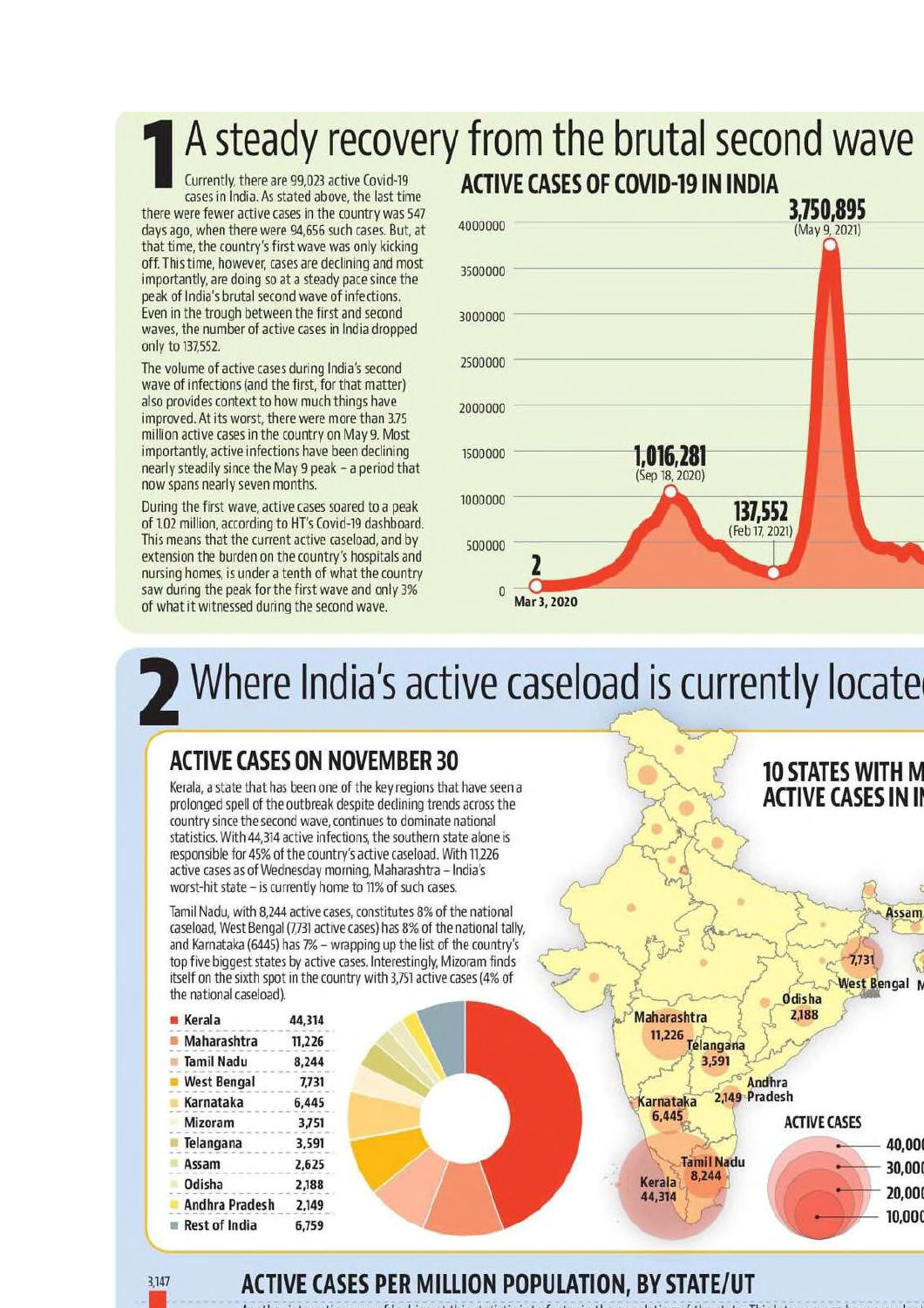Disclaimer: The contents of this website is the copyright of HT Digital Streams Limited and any downloadable version thereof, including but not limited to electronic or digital version of newspaper (e-paper) in any format, is intended for personal consumption only. Dissemination, distribution, circulation and/ or publication of any content or e-paper (pdf or otherwise) through any mode and/or on any social media platform without prior authorization/ permission/ license, is stri

## Omicron Situation

## **Resumption of regular int'l flights put on hold (Hindustan Times: 202101202)**

**https://epaper.hindustantimes.com/Home/ArticleView**



The Directorate General of Civil Aviation (DGCA) on Wednesday postponed the full resumption of commercial international passenger flight services that was planned to start from December 15, citing the threat from the Omicron variant of concern (VOC) of the coronavirus.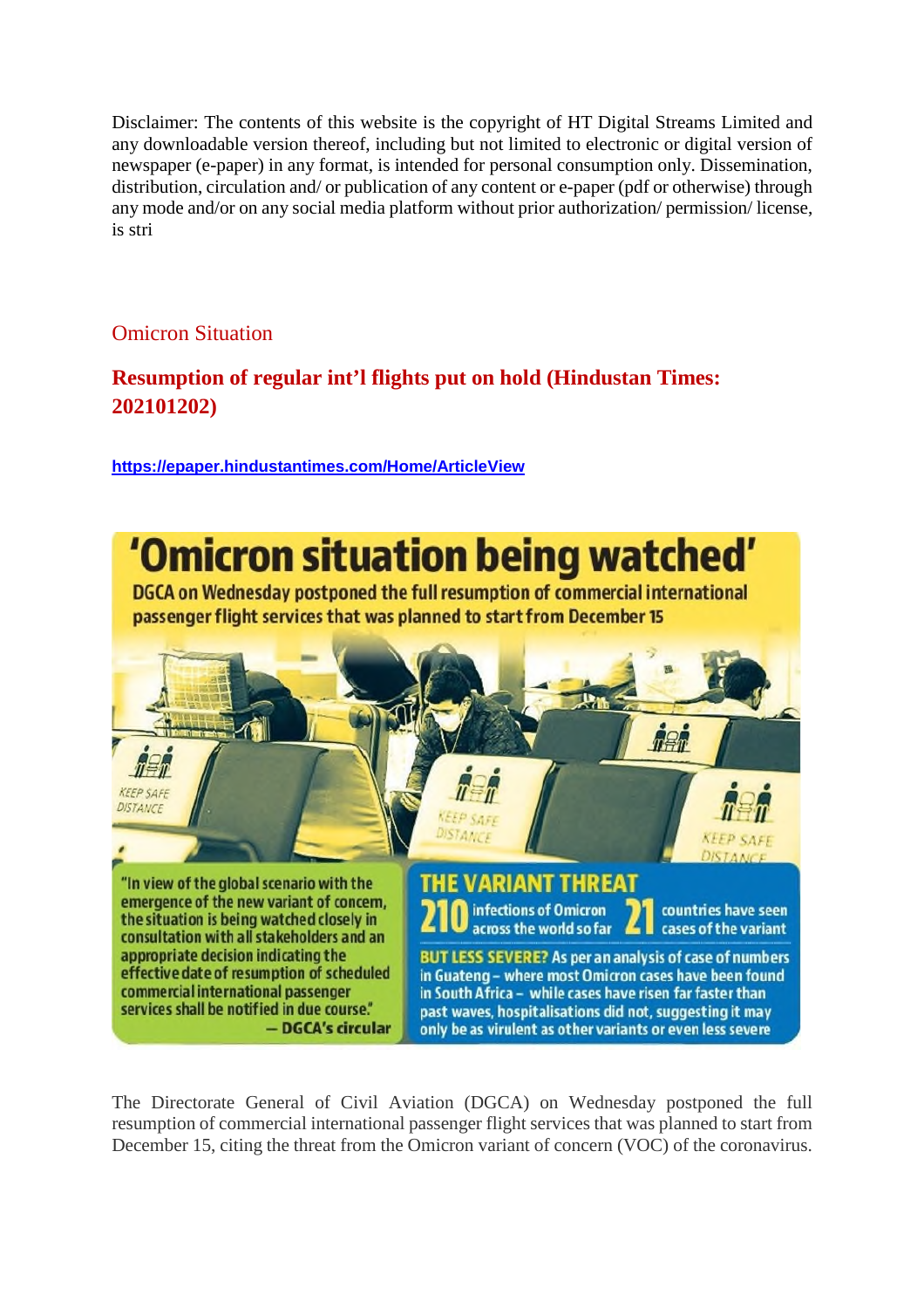Several countries have imposed travel bans on people who have visited countries with confirmed cases of the VOC, with some even shutting their borders to all foreign arrivals. India has instituted a mandatory test-on-arrival and seven-day home quarantine for people coming in from 12 regions, including all of Europe.

"In view of the emerging situation, we are postponing the resumption of international flight operations. We will, however, continue flights under the air bubble agreement," said DGCA director general Arun Kumar told HT.

Prime Minister Narendra Modi first suggested the government reconsider the December 15 reopening when he held a meeting to review the threat from Omicron on Saturday.

India has air bubble agreements with 28 countries including some that are part of the 12, including the UK, Netherlands, France and Germany.

Earlier on Wednesday, DGCA issued a circular and said it was monitoring the situation related to Omicron and would notify the date of full resumption of commercial international passenger services accordingly.

"In view of the global scenario with the emergence of the new variant of concern, the situation is being watched closely in consultation with all stakeholders and an appropriate decision indicating the effective date of resumption of scheduled commercial international passenger services shall be notified in due course," DGCA said in the circular.

The World Health Organisation on Friday classified Omicron as a VOC after initial analysis showed it to carry an unusually large number of mutations, which could make it more resistant, more virulent (leading to severe disease), and perhaps more transmissible. Scientists in several parts of the world are carrying out tests and monitoring epidemic trends, especially in South Africa where most of the cases have been found, to establish if this is indeed the case.

The VOC designation came on the day India said it will allow the full schedule of regular international flights to resume with all countries considered "not at risk" from December 15.

The guidelines were on Monday revised and mandated all international travellers arriving in India to declare a 14 days' travel history and upload their negative RT-PCR test reports. Airlines have been asked to ensure that passengers have negative test reports before boarding flights.

Travellers coming from countries "at-risk" will have to mandatorily undergo RT-PCR testing on arrival. If tested negative, they will have to undergo home quarantine for seven days and get re-tested. If tested positive in the initial test or on repeat testing, the passengers will be sent to isolation facilities while their samples will be sent for genomic sequencing.

A random 2% of the travellers coming from countries other than those classified as "at-risk" will undergo RT-PCR testing at the airports on arrival. If they are found to have Covid-19, their samples will be sent for genome testing for the Omicron variant and treatment shall be conducted as per protocols. If tested negative, the traveller will be asked to monitor health for at least the next 14 days.

Travel industry experts said they expected the step to be taken and will wait for more clarity.

Prashant Pitti, co-founder, EaseMyTrip said, "We understand the importance of taking precautionary actions and minimizing the risk of the spread to ensure the safety of everyone. We are hopeful to see normalcy in international travel as soon as the situation is safer."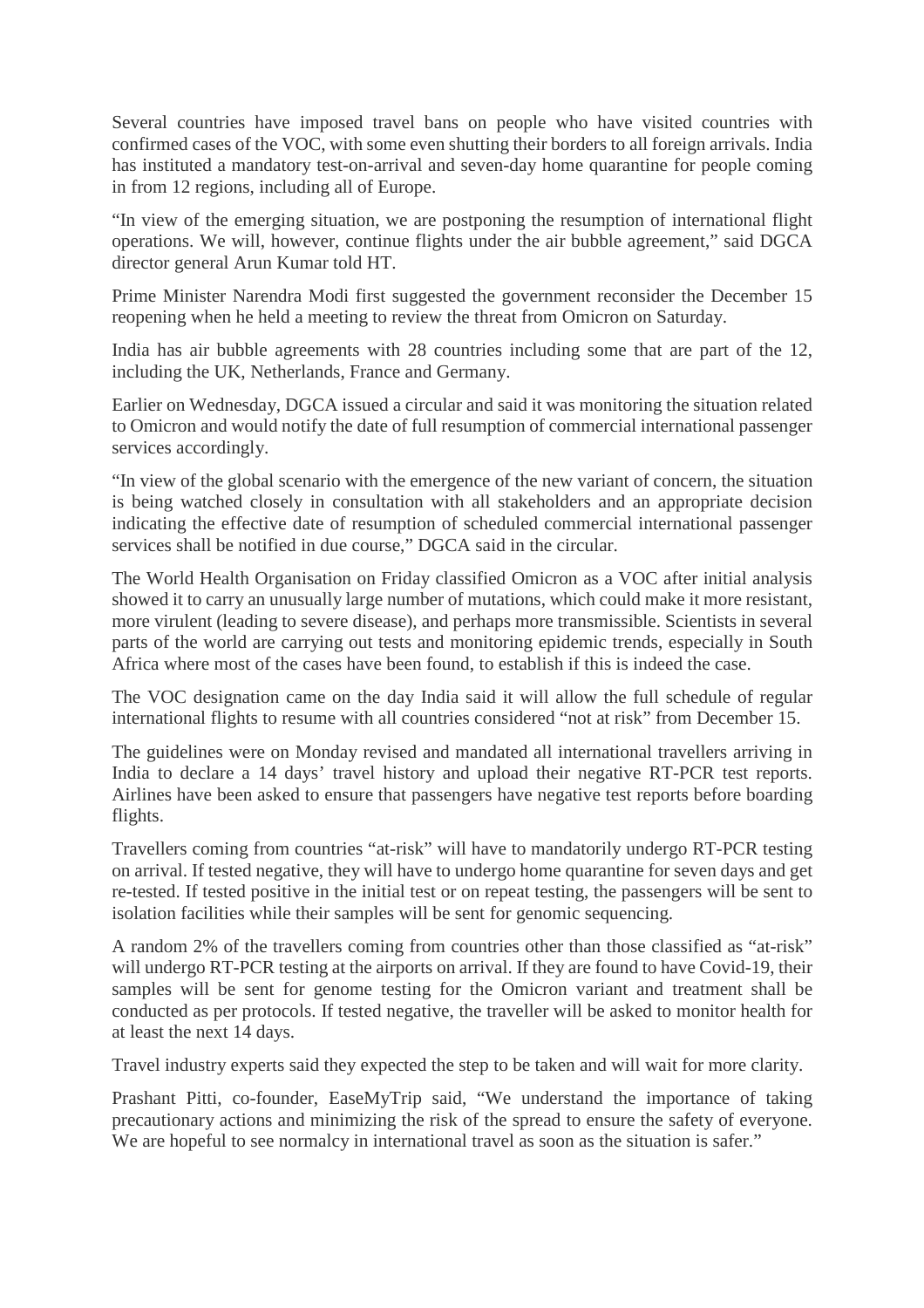Indiver Rastogi, president and country head, global business travel, Thomas Cook India & SOTC said: "While as a precautionary measure, the announcement to hold back restart of scheduled international flights planned for December 15th, is not unexpected, we look forward to a review once more data/clarity on the new variant is received from health experts/authorities."

Rastogi added, "Despite the current capacity constraints and resultant high airfares, consumer demand for travel has not abated and both our air and hospitality partners are witnessing significant high occupancy/loads this winter season."

Scientists have said that a lot remains to be determined about the VOC. "We don't know many things about this variant yet. How much more transmissible is it? How virulent is it? How well will vaccines protect against it?" said professor Akiko Iwasaki, professor of immunobiology at Yale University, during the session on Covid-19 at Hindustan Times Leadership Summit on Tuesday.

"But what we do know is it has a lot of mutations. Therefore any pre-existing immunity from vaccines or a past infection may be less effective in preventing and disease," she added.

According to an analysis of case and hospitalisation numbers in Guateng province -- the region where most cases of Omicron have been found in South Africa -- by the Financial Times, while infections have risen far faster than past waves, the rate of hospitalisations was in step with past surges, suggesting it may only be as virulent as the other variants or even less severe.

However, the findings are preliminary and could be skewed by infections being in younger people this time.

## **Healing properties**

## **Know the many healing properties of papaya, from the pulp to leaves (The Indian Express: 202101202)**

https://indianexpress.com/article/lifestyle/health/papaya-help-dengue-fever-ayurvedic-drdixa-bhavsar-7647836/

"Our humble fruit papaya is not just sweet to the tongue but is one of the healthiest fruits and helps in curing many diseases, said Dr Dixa Bhavsar

Do you consume papayas regularly? (Source: Pexels)

Most fruits come packed with nutritional as well as medicinal benefits. One such extremely healthy fruit that also helps fight many diseases is the humble papaya.

"Not only the pulp but its leaves contain many healing properties. Its leaves are best for increasing the platelet count and are also enriched with anti-malarial properties, making it the best home remedy to fight against dengue fever and other illnesses" said Ayurveda specialist Dr Dixa Bhavsar.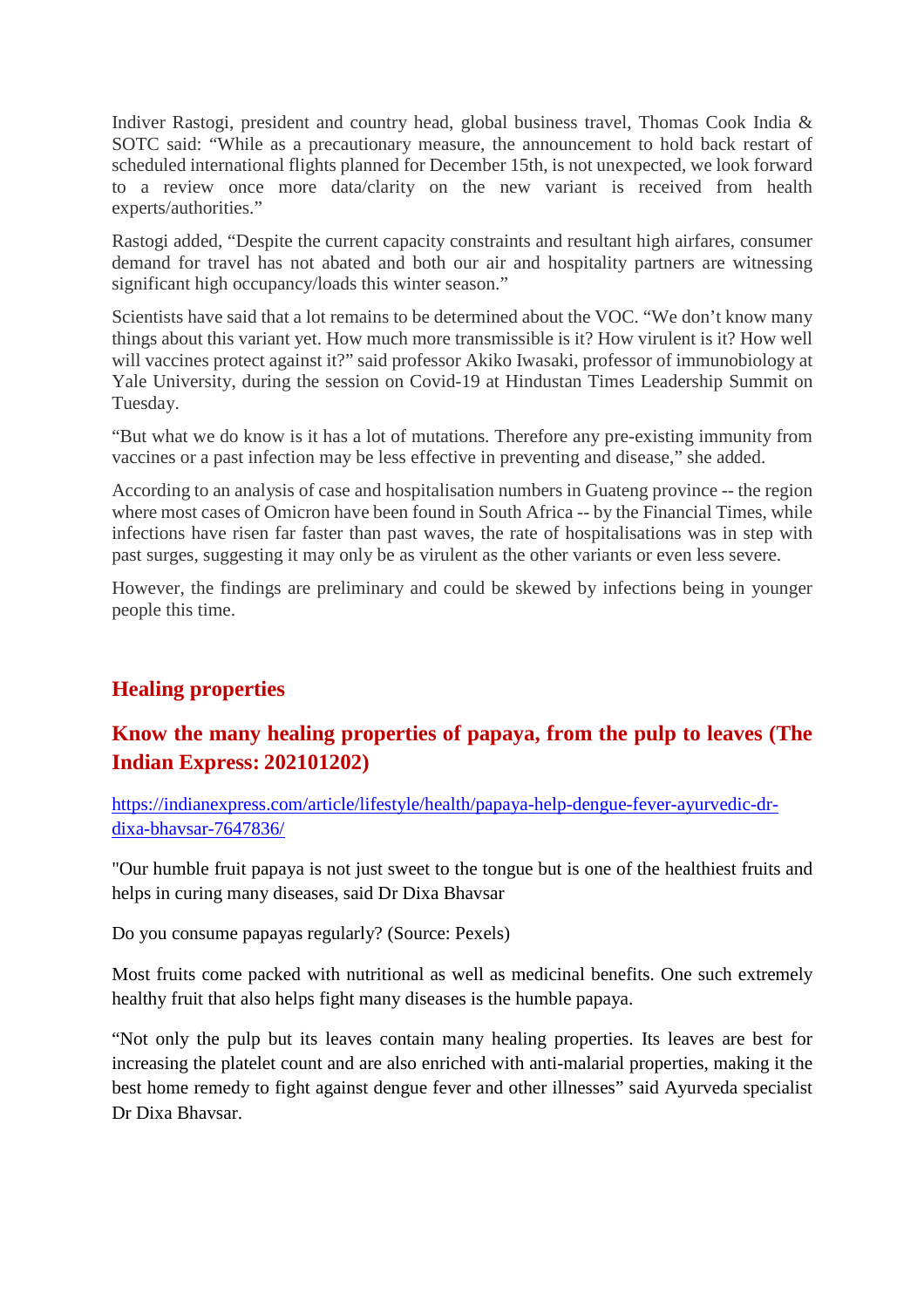The expert went on to suggest a some ways in which papaya fruit and leaves can be consumed to fight the symptoms of dengue and to help increase the platelet count in the body. Take a look here:

She said that the juice or pulp made from papaya plant is quite effective not only in fighting the symptoms of dengue fever but also in curing it.

Some other ways to use papaya leaves for improving platelets include:

\*Partly dry a handful of medium-sized papaya leaves after thoroughly washing them. Cut them into small pieces and then place the leaves in a saucepan with 2 litres of water. Bring the water and leaves to boil and then simmer until reduced to half. Be careful to not cover the saucepan until the water is reduced by half. Once done, "strain the liquid and store the extract in glass containers" said Dr Bhavsar.

ALSO READ |These seasonal fruits will keep you healthy during the monsoon

\*Along with eating ripe papaya daily, you can drink a glass of papaya juice by adding a little lemon juice to it, to elevate the flavour and add a dash of Vitamin C to the beverage. Dr Bhavsar suggested to drink this juice for at least 2-3 times a day and assured that it "can cure dengue fever faster."

\*Take some papaya leaves and crush them. Once you get the juice from the extract, drink 2 tablespoons of the bitter juice twice a day for best results.

For more lifestyle news, follow us on Instagram | Twitter | Facebook and don't miss out on the latest updates!

The above article is for information purposes only and is not intended to be a substitute for professional medical advice. Always seek the guidance of your doctor or other qualified health professional for any questions you may have regarding your health or a medical condition.

## **A heart-healthy way to eat**

## **A heart-healthy way to eat (The Indian Express: 202101202)**

https://indianexpress.com/article/lifestyle/health/a-heart-healthy-way-to-eat-7648629/

There are no "good" foods and "bad" foods. Rather, it's your overall dietary pattern that matters most when it comes to healthful eating.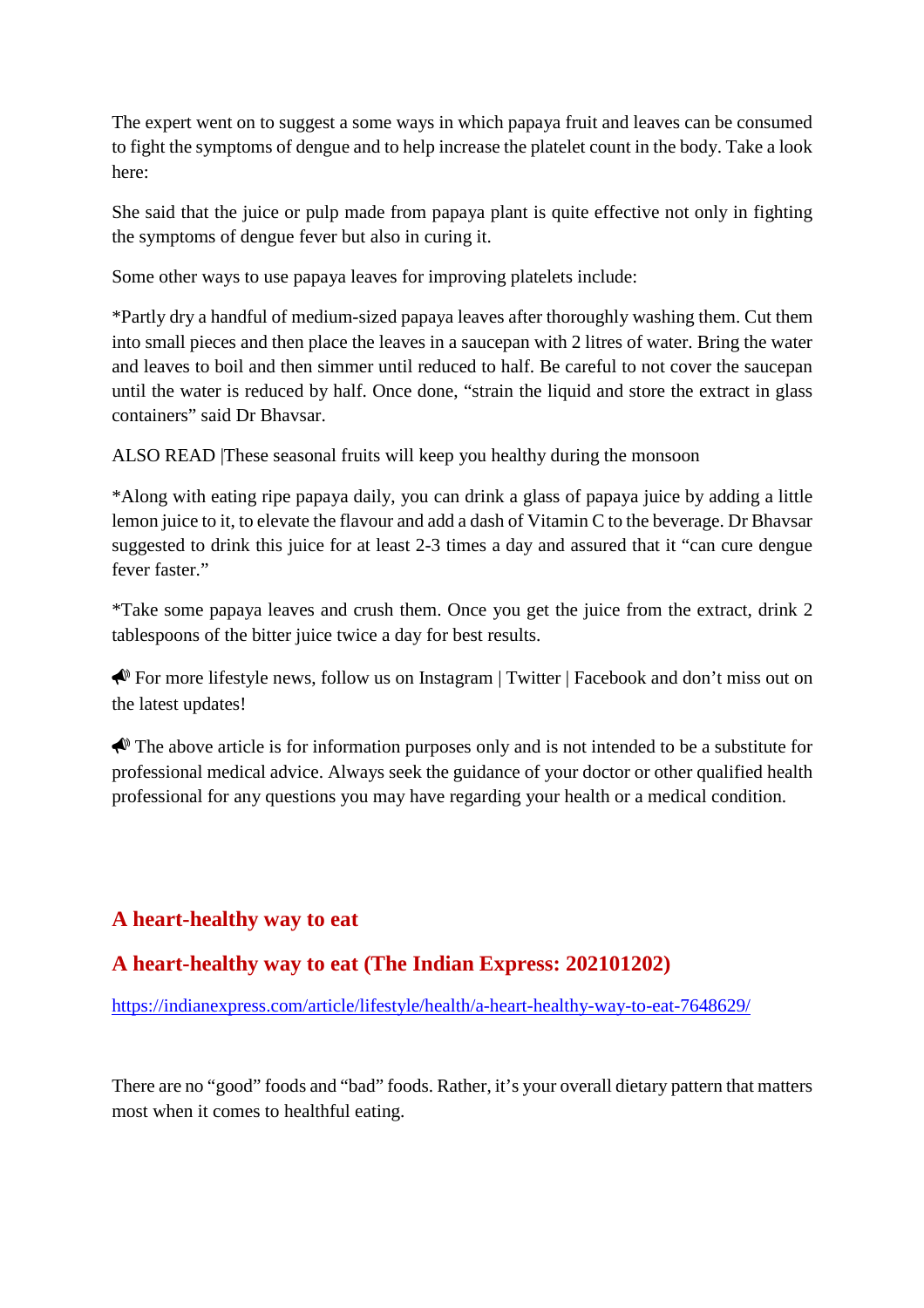healthy eating, balanced diet, sustainable eatingAim for an overall healthful dietary pattern, the American Heart Association advises, rather than focusing on "good" or "bad" foods. (Rachel Levit Ruiz/The New York Times)

There are no "good" foods and "bad" foods. Rather, it's your overall dietary pattern that matters most when it comes to healthful eating.

That's the main message from the American Heart Association in its latest nutrition guidelines to improve the hearts and health of Americans of all ages and life circumstances.

The experts who wrote the guidelines recognize that people don't eat nutrients or individual ingredients. They eat foods, and most people want to enjoy the foods they eat while staying within their budgets and, the association hopes, without injuring their bodies.

This doesn't mean you need to totally avoid Big Macs, Cokes and french fries, but it does mean you should not regularly indulge in such fare if you want to stay healthy.

ALSO READ |Indians prioritise eating healthy in 2021 but won't compromise on taste

Dr. Robert H. Eckel, a former president of the American Heart Association, and an endocrinologist and lipid specialist at the University of Colorado Denver, told me he "occasionally" indulges in foods outside a wholesome dietary pattern. The operative word here, though, is "occasionally."

Dr. Neil J. Stone, a preventive cardiologist at the Feinberg School of Medicine at Northwestern University, who praised the thoughtfulness and expertise of the guidelines committee, said in an interview, "There's no such thing as one diet that fits all, but there are principles to form the basis of diets that fit everyone."

He added: "The goal is to make good nutrition possible for all. The healthier we can keep everybody in this country, the lower our health costs will be."

In the 15 years since the heart association last issued dietary guidelines to reduce the risk of cardiovascular disease, almost nothing has changed for the better. The typical American diet has remained highly processed. Americans consume too much added sugars, artery-clogging fats, refined starches, red meat and salt and don't eat enough nutrient-rich vegetables, fruits, nuts, beans and whole grains that can help prevent heart disease, diabetes and cancer.

But rather than become discouraged, the association decided to try a different approach. For too long, nutrition advice has been overly focused on individual nutrients and ingredients, Alice H. Lichtenstein, the guidelines' chief author, told me, and it hasn't been focused enough on overall dietary patterns that can best fit people's lives and budgets.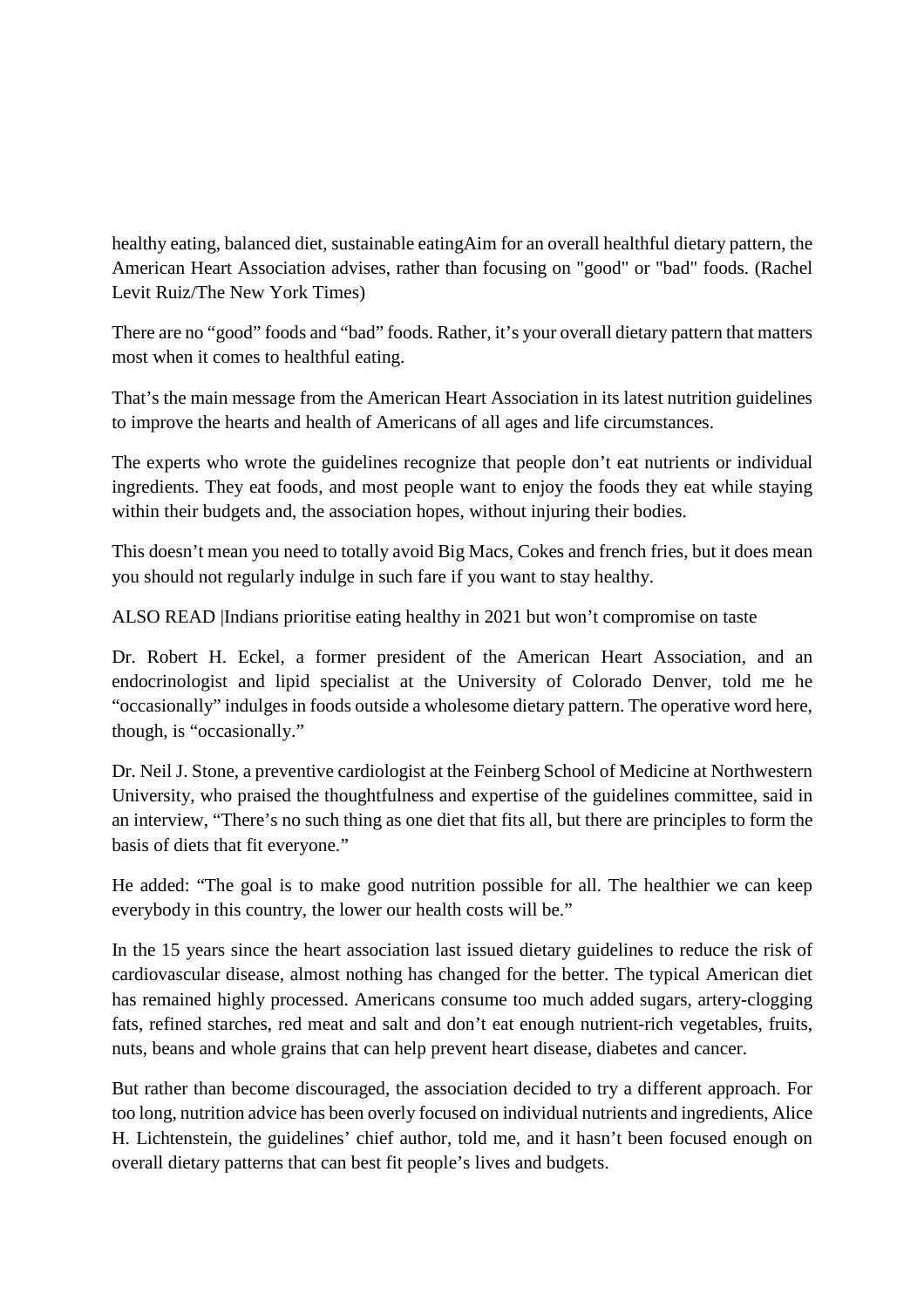So instead of a laundry list of "thou shalt not eats," Lichtenstein said, the association's committee on nutrition and cardiovascular disease chose to promote heart-healthy dietary patterns that could suit a wide range of tastes and eating habits. In avoiding "no noes" and dietary revolutions, the new guidelines can foster gradual evolutionary changes meant to last a lifetime.

The committee recognized that for people to adopt and stick to a wholesome dietary pattern, it should accommodate personal likes and dislikes, ethnic and cultural practices, and life circumstances, and it should consider whether most meals are consumed at home or on the go.

For example, rather than urging people to skip pasta because it's a refined carbohydrate, a more effective message might be to tell people to eat it the traditional Italian way, as a small firstcourse portion. Or, if pasta is your main course, choose a product made from an unrefined carbohydrate like whole wheat, brown rice or lentils.

"We're talking about lifelong changes that incorporate personal preferences, culinary traditions and what's available where people shop and eat," said Lichtenstein, a professor of nutrition science and policy at the Friedman School at Tufts University. "The advice is evidence-based and applies to everything people eat regardless of where the food is procured, prepared and consumed."

The guidelines' first principle is to adjust one's "energy intake and expenditure" to "achieve and maintain a healthy body weight," a recommendation that may be easier to follow with the next two principles: Eat plenty of fruits and vegetables, and choose foods made mostly with whole grains rather than refined grains. If cost or availability is an issue, as is the case in many of the country's food deserts where fresh produce is scarce, Lichtenstein suggested keeping bags of frozen fruits and vegetables on hand to reduce waste, add convenience and save money.

Some wholesome protein choices that the committee recommended included fish and seafood (although not breaded and fried), legumes and nuts, and low-fat or fat-free dairy products. If meat is desired, choose lean cuts and refrain from processed meats like sausages, hot dogs and deli meats that are high in salt and saturated fat.

ALSO READ |Are your meals well-balanced? Here's what you need to know

The committee's advice on protein foods, published during the climate talks in Glasgow, Scotland, was well-timed. Choosing plant-based proteins over animal sources of protein not only has health value for consumers but can also help to foster a healthier planet.

Experts have long known that animal products like beef, lamb, pork and veal have a disproportionately negative effect on the environment. Raising animals requires more water and land and generates more greenhouse gases than growing protein-rich plants does.

"This is a win-win for individuals and our environment," Lichtenstein said. However, she cautioned, if a plant-based diet is overloaded with refined carbohydrates and sugars, it will raise the risk of Type 2 diabetes and heart disease. And she discouraged relying on popular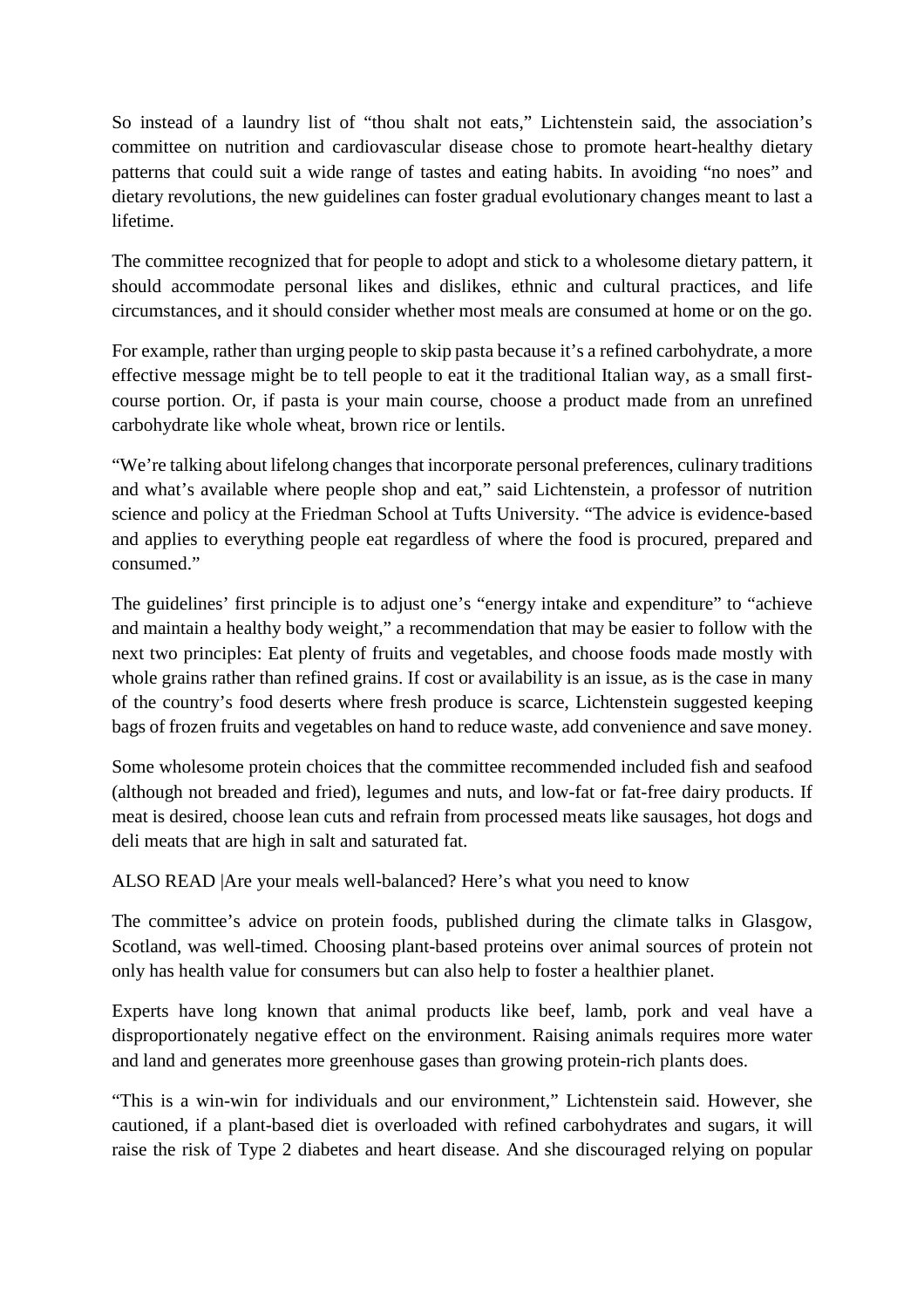plant-based meat alternatives that are ultra-processed and often high in sodium, unhealthy fats and calories, and that "may not be ecologically sound to produce."

To protect both the environment and human health, the committee advised shifting one's diet away from tropical oils — coconut, palm and palm kernel — as well as animal fats (butter and lard) and partially hydrogenated fats (read the nutrition label). Instead, use liquid plant oils like corn, soybean, safflower, sunflower, canola, nut and olive. They have been shown to lower the risk of cardiovascular disease by about 30%, an effect comparable to taking a statin drug.

All told, the dietary patterns that the committee outlined can go far beyond reducing the risk of cardiovascular diseases like heart attacks and strokes. They can also protect against Type 2 diabetes and a decline of kidney function, and perhaps even help foster better cognitive abilities and a slower rate of age-related cognitive decline.

## **Nutritionist shares '5 ultimate energy drinks'**

## **Nutritionist shares '5 ultimate energy drinks'; check them out here (The Indian Express: 202101202)**

https://indianexpress.com/article/lifestyle/health/energy-refreshing-natural-drinks-bloodsugar-control-benefits-7539247/

"There are plenty of natural energy drinks that can ramp up your energy levels without spiking your blood sugar," said nutritionist Lovneet Batra

energy drinks, natural energy drinks, what beverages to have during the day, indianexpress.com, indianexpress, natural energy drinks, Indian refreshing drinks, blood sugar control drinks,

What kind of energy drinks do you have? (Source: Pixabay)

Instead of reaching out for cold drinks to quench your thirst, why not try natural drinks that are not only delicious but also help one feel energetic and rejuvenated.

Also, unlike the artificially flavoured and processed drinks, natural drinks don't spike your blood sugar levels, said nutritionist Lovneet Batra.

As such, she took to Instagram to share five natural energy-boosting drinks.

"The good news is that there are plenty of natural energy drinks that can ramp up your energy levels without spiking your blood sugar," said Batra.

Coconut water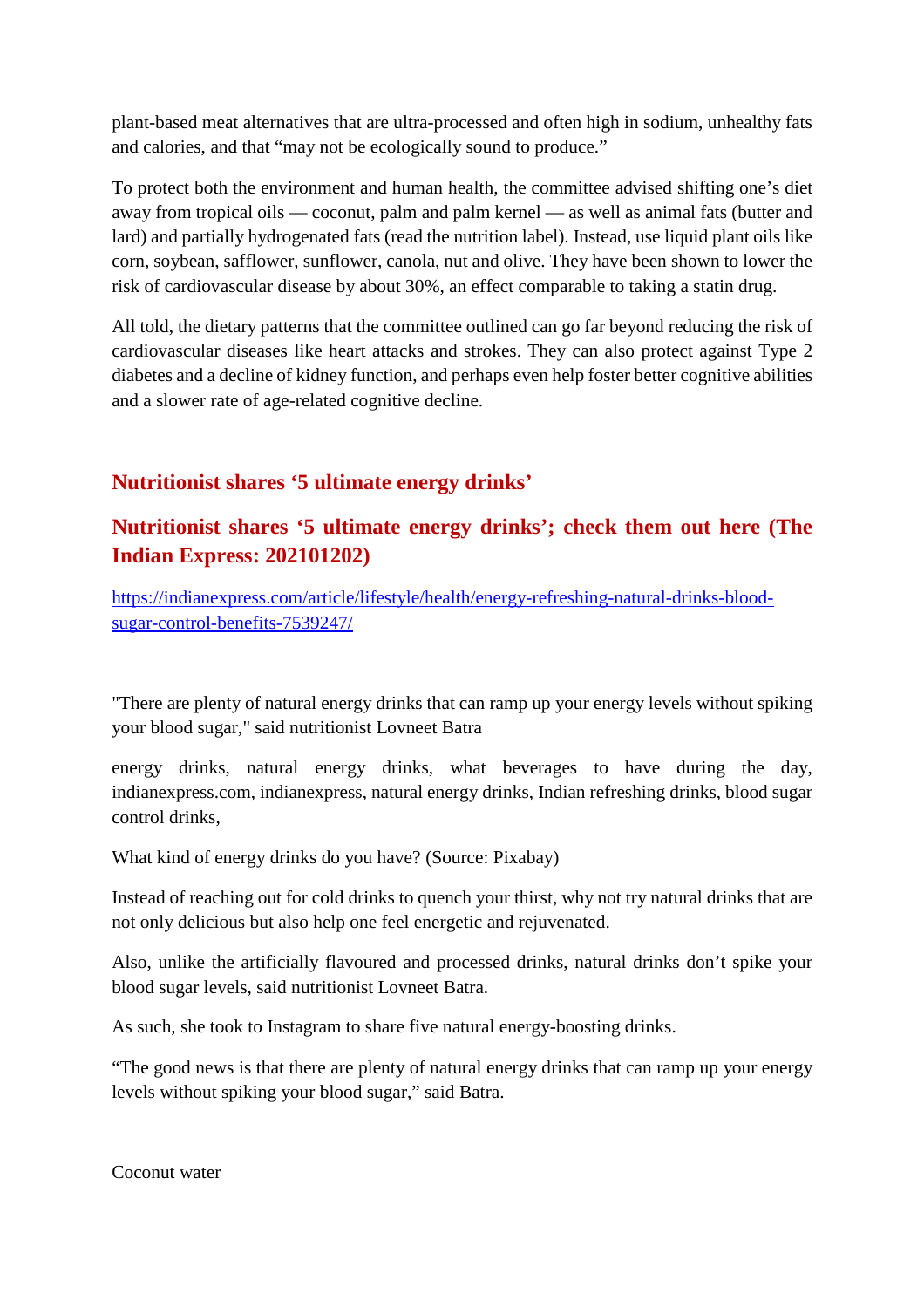Coconut water may be 95 per cent water, but it's still a great source of energising minerals. Coconut water is a much healthier alternative and contains more than 10 times the potassium, and it's a naturally sweet and refreshing drink.

Kombucha

Kombucha is a fermented tea that has a long list of health properties: B vitamins, glucuronic acid (a detoxifier), and loads of antioxidant-rich polyphenols. But what kombucha is best known for is its probiotic bacteria and acetic acid, which have been shown to boost energy levels.

Jaljeera

Jaljeera is a refreshing drink and rejuvenates you with an instant bout of energy. This muchloved Indian beverage helps with digestion, as it soothes the stomach with its amazing ingredients that are known to treat pain caused due to abdominal cramps.

ALSO READ |Caffeine: Here is why you should and shouldn't consume it on a daily basis

Sugarcane juice

Sugarcane juice has protein, iron, potassium, and other essential nutrients that make it the ideal energy drink. It builds body fluids and helps with dryness, dehydration, and fatigue.

Sattu

Sattu, called the 'poor man's protein, is rich in iron, manganese, and magnesium, and low on sodium. Sattu provides instant energy and also works as a cooling agent that further keeps the internal organs at ease.

"You don't have to consume artificial energy drinks to get the energy boost you need. Try out these five natural energy drinks that are packed full of micronutrients to keep you healthy, active, and energised," mentioned Batra.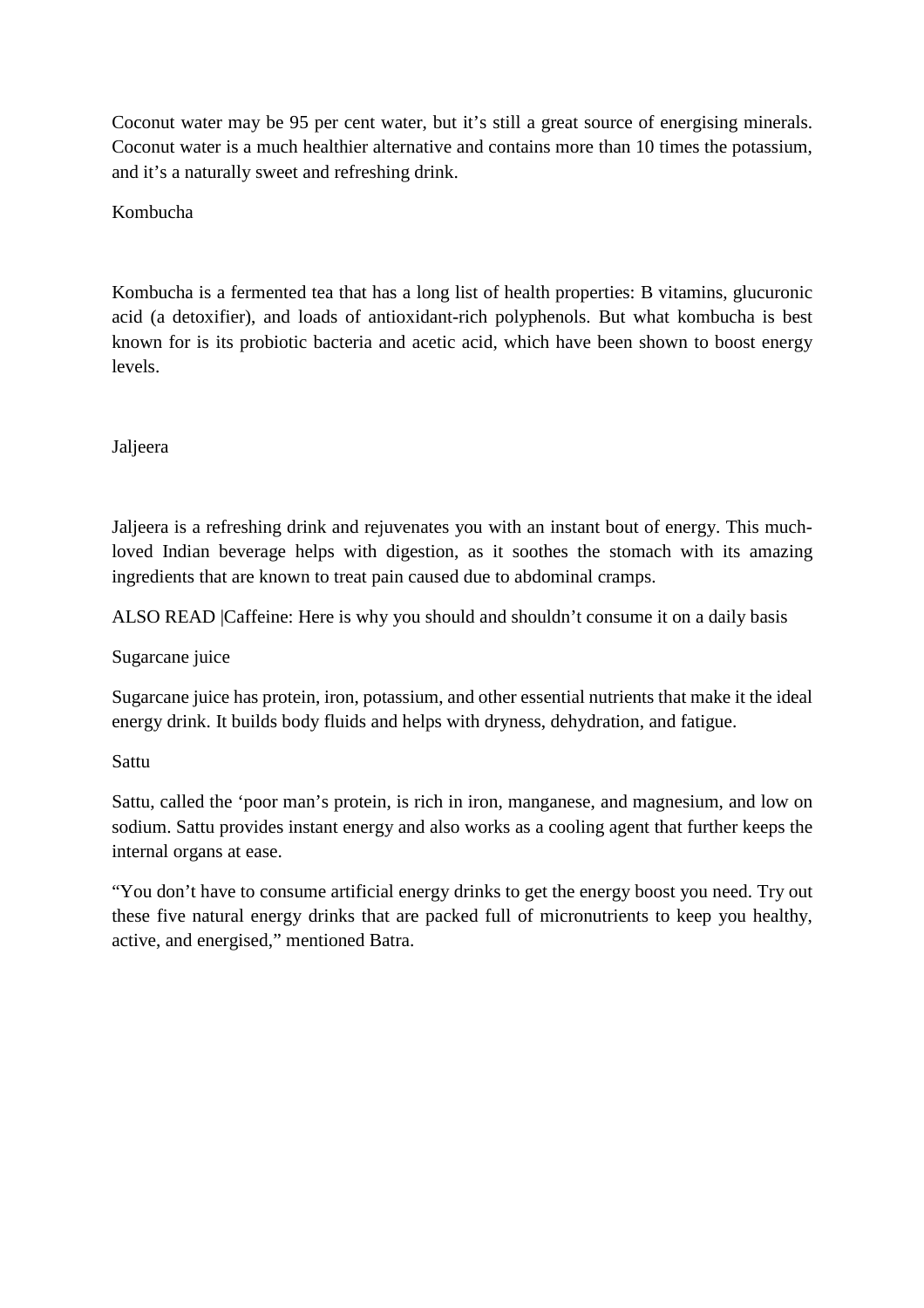## **Ideal rate of C-section deliveries is between 5% and 15%**

## **One in two women in private hospitals undergo C-section, shows NFHS data ( The Hindu:202101202)**

Jagriti ChandraSumant SenNEW DELHI, NOVEMBER 27, 2021 10:13 IST

https://www.thehindu.com/news/national/one-in-two-women-undergoes-c-section-in-privatehospitals-shows-nfhs-data/article37715642.ece

According to WHO, the ideal rate of C-section deliveries is between 5% and 15%

One in two women who go to a private hospital undergoes a Caesarean section (C-section), according to the latest National Family Health Survey (NFHS) data.

The increasing trend in private medical facilities, which have seen a rise in such operations from 40.9% to 47.4%, has led to a jump in pan-India numbers — from 17.2% in 2014-2015 to 21.5% in 2019-2020, according to NFHS-5. This means

## **Chronic fatigue, covid fatigue,**

## **Covid long-haulers may experience abnormal breathing, chronic fatigue: Study (The Indian Express: 202101202)**

https://indianexpress.com/article/lifestyle/health/covid-long-haulers-may-experienceabnormal-breathing-chronic-fatigue-study-7649032/

Chronic fatigue syndrome is a medical condition that can often occur after a viral infection and cause fever, aching, and prolonged tiredness and depression.

chronic fatigue, covid fatigue, long covidThe researchers noted that many COVID-19 patients,

some who were never hospitalised, have reported persistent symptoms after they recover from their initial COVID-19 diagnosis. (Photo: Getty Images/Thinkstock)

Many long-haul COVID-19 patients have chronic fatigue syndrome and other breathing issues months after their initial diagnosis, according to a study.

Chronic fatigue syndrome is a medical condition that can often occur after a viral infection and cause fever, aching, and prolonged tiredness and depression.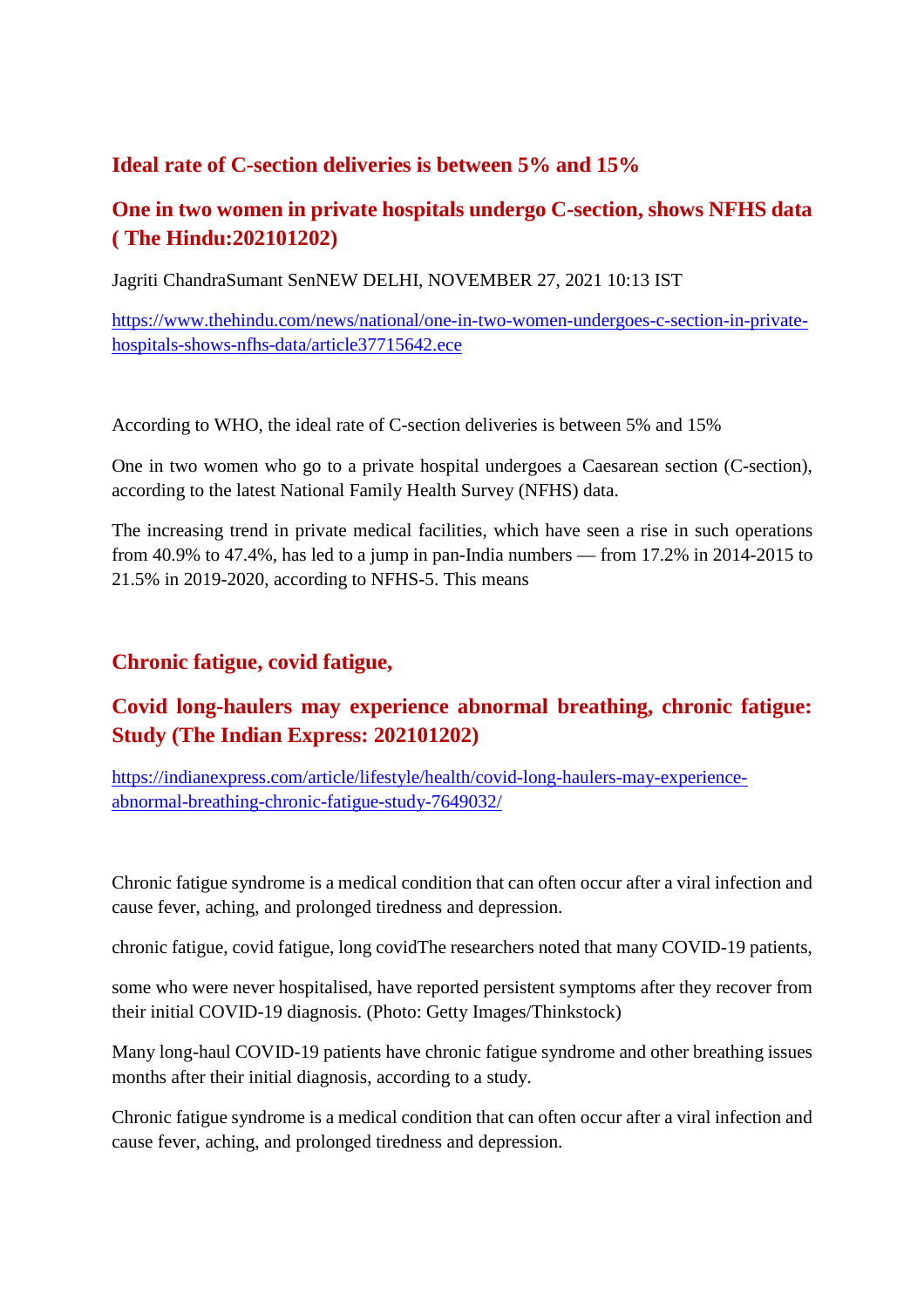The study, published in the journal JACC: Heart Failure, is the first of its kind to identify a correlation between long-haul COVID-19 and chronic fatigue syndrome

joint pain, joint pain covid, covid symptoms Severe fatigue, cognitive difficulty, unrefreshing sleep and muscle aches and pains have all been considered major symptoms for PASC patients. (Photo: Getty Images/Thinkstock)

The researchers noted that many COVID-19 patients, some who were never hospitalised, have reported persistent symptoms after they recover from their initial COVID-19 diagnosis.

These patients have Post-Acute Sequelae of SARS-CoV-2 infection (PASC) but are more commonly referred to as "long-haulers," the researchers said.

Severe fatigue, cognitive difficulty, unrefreshing sleep and muscle aches and pains have all been considered major symptoms for PASC patients, which is similar to what researchers saw after the 2005 SARS-CoV-1 epidemic, they said.

In that epidemic 27 per cent of patients fulfilled criteria for myalgic encephalomyelitis/chronic fatigue syndrome (ME/CFS) after four years.

In the latest study, researchers looked at 41 patients — 23 women and 18 men — with an age range of 23 to 69 years.

Patients were referred to the prospective study from pulmonologists or cardiologists and all had normal pulmonary function tests, chest X-rays, chest CT scans and echocardiograms.

ALSO READ |Finland's virtual museum to help people cope with Covid-19's psychological impact

Patients had been previously diagnosed with acute COVID-19 infection for a range of three to 15 months before undergoing the cardiopulmonary exercise test (CPET) and continued to experience unexplained shortness of breath.

"Recovery from acute COVID infection can be associated with residual organ damage," said Donna M. Mancini, professor at the Icahn School of Medicine at Mount Sinai, US and lead author of the study.

"Many of these patients reported shortness of breath, and the cardiopulmonary exercise test is often used to determine its underlying cause," Mancini said.

The researchers noted that CPET results demonstrate several abnormalities including reduced exercise capacity, excessive ventilatory response and abnormal breathing patterns which would impact their normal daily life activities.

Before exercising, patients underwent interviews to assess for ME/CFS.

They were asked to estimate how much in the previous six months had fatigue reduced their activity at work, in their personal life or in school.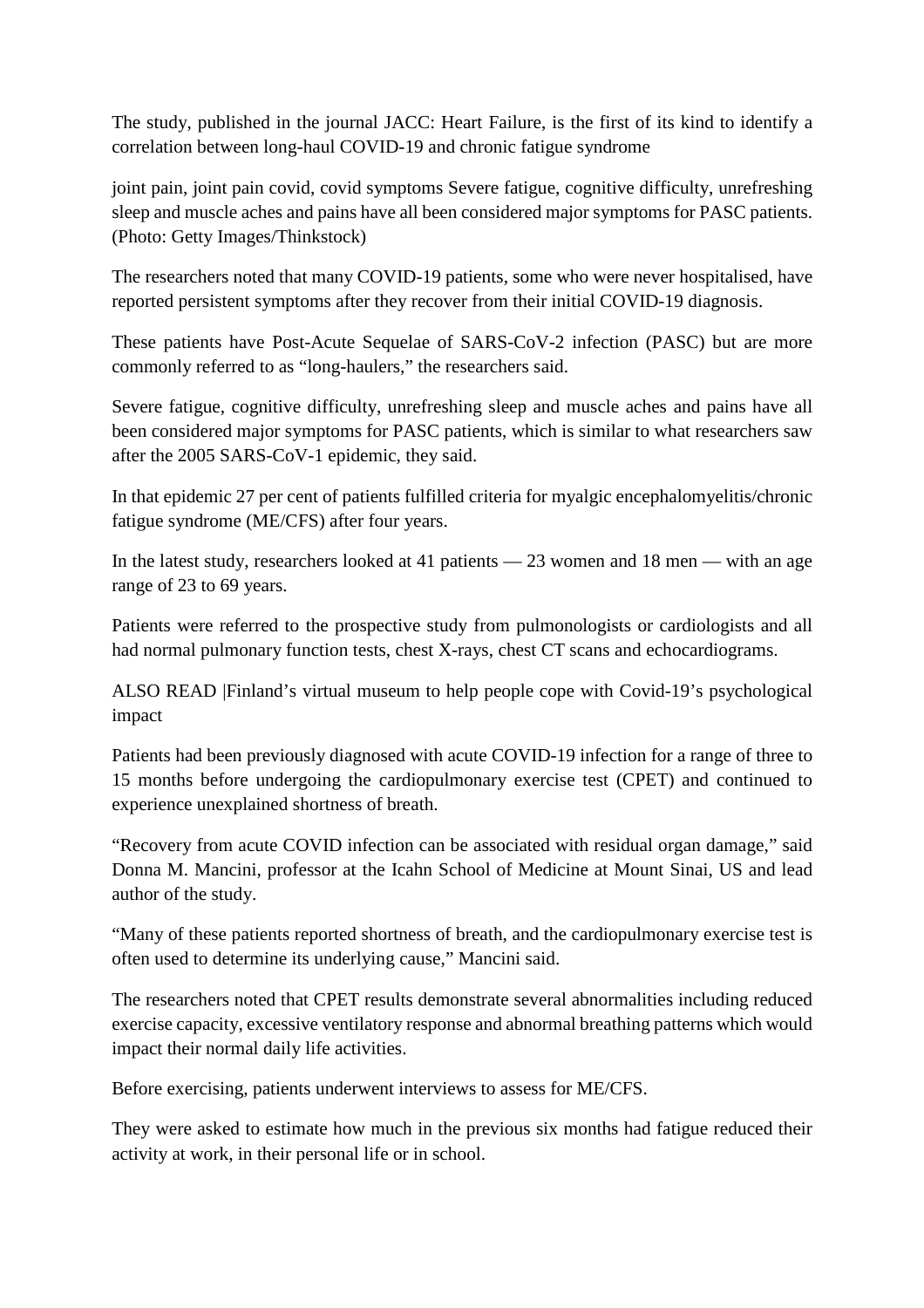The patients were also asked how often they had experienced sore throat, tender lymph nodes, headache, muscle aches, joint stiffness, unrefreshing sleep, difficulty concentrating or worsening of symptoms after mild exertion.

chronic fatigue, covid fatigue, long covid Almost all the patients (88 per cent) exhibited abnormal breathing patterns referred to as dysfunctional breathing defined as rapid, shallow breathing, the researchers said.(Photo: Getty Images/Thinkstock)

ME/CFS was considered present if at least one of the first criteria were rated as being impacted substantially and at least four symptoms in the second criteria were rated as moderate or greater. The study found that almost half (46 per cent) of patients met the criteria for ME/CFS.

Patients while connected to an electrocardiogram, pulse oximeter and blood pressure cuff, were seated on a stationary bicycle and used a disposable mouthpiece for measurement of expired gases and other ventilatory parameters.

After a brief rest period, the patients began exercises which increased in difficulty by 25 watts every three minutes. Peak oxygen consumption (VO2), carbon dioxide (CO2) production and ventilatory rate, and volume were measured.

ALSO READ |Simple tips to combat post-Covid weakness and fatigue

Almost all the patients (88 per cent) exhibited abnormal breathing patterns referred to as dysfunctional breathing defined as rapid, shallow breathing, the researchers said.

Patients also had low CO2 values at rest and with exercise, suggesting chronic hyperventilation, they said.

"These findings suggest that in a subgroup of long haulers, hyperventilation and/or dysfunctional breathing may underlie their symptoms. This is important as these abnormalities may be addressed with breathing exercises or 'retraining,'" said Mancini.

The researchers acknowledged several limitations to their study. They noted that study was a small, single-centre observational research.

Also, a selection bias may have occurred as the researchers studied patients with predominantly unexplained dyspnea or shortness of breath.

## **Omicron Threat (The Asian Age: 202101202)**

http://onlineepaper.asianage.com/articledetailpage.aspx?id=16004927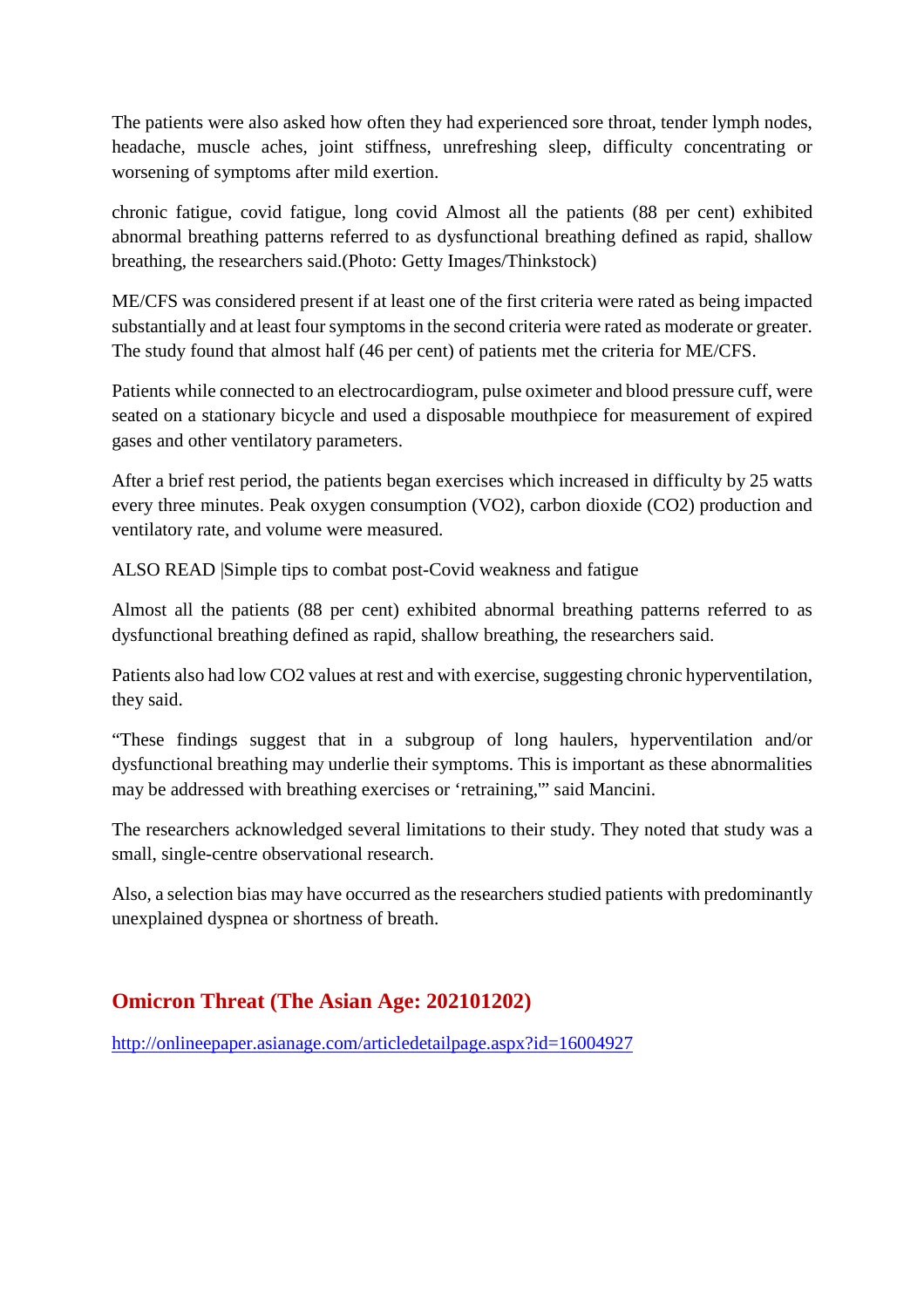## $\blacksquare$  4 foreign passengers test +ve, samples sent for genome sequencing **Omicron threat: Plan to resume** intl flights from Dec. 15 on hold

#### **SANJAY KAW** with agency inputs NEW DELHI, DEC. 1

In view of the emergence of the highly mutated Covid-19 variant Omicron, the Central government announced on Wednesday that it has decided not to resume scheduled international flights from<br>December 15. There is no indication yet when it will.

"In the view of the evolving global scenario with<br>the emergence of new variants of concern, the situation is being watched closely in consultation with all stakeholders and an appropriate decision indicating the effective date of resumption of scheduled commercial<br>international passenger services will be notified in due course," the civil avia-<br>tion regulator said in a notification.

The decision comes just five days after the<br>Directorate General of Civil Aviation (DGCA)<br>made the announcement regarding resumption of scheduled commercial international passenger<br>services, which have been suspended since March 23, 2020. At Delhi's Indira Gandhi International airport, four persons who arrived from the



Brihanmumbai Municipal Corporation emplyees work to prepare a jumbo Covid Care Centre with a capacity of 2,000 beds in preparation for possible third wave in Mumbai on Wednesday.  $-DTI$ 

Netherlands and the UK in the early hours of Wednesday tested positive for Covid-19. Their samples have been sent for genome sequencing to<br>ascertain if they have the new variant, Omicron.<br>All four are Indian

nationals and have been<br>admitted to the LNJP Hospital where a dedicated ward has been set up for isolating and treating such patients. A senior<br>airport official said the four flights originating from Amsterdam and London and carrying 1,013 passengers landed at the IGI Airport between 12 night and 6 am. "Of these passengers, only four<br>have tested positive for<br>Covid," he added.

While there has been a significant drop in the<br>number of Covid-19 cases, the government has<br>imposed strict norms to<br>prevent the entry of the new Covid-19 variant into the country.

With over 3.1 lakh fresh Covid-19 cases, the month of November saw the lowest number of people contracting the viral disease in the country since May last year. In the last 24 hours, 8,954 new coronavirus infections and 267 fresh fatalities were Turn to Page 4

## At Mumbai airport, -ve RT-PCR report must for domestic all passengers

Mumbai, Dec. 1: The<br>Mumbai civic body on Wednesday said all domestic passengers landing at the city airport must carry a negative K17 CM.<br>not older than 72 hours.<br>shoular\_\_the a negative RT-PCR report

In a circular, the<br>Brihanmumbai Municipal Corporation (BMC) asked the Mumbai airport operator to communicate this new rule to all the domestic airlines.

"The Mumbai Airport operator to communicate to all domestic Airlines that they shall not board, ordinarily, any passenger<br>for landing in Mumbai<br>without RT-PCR test with negative result taken within 72 hours of departure. the directive stated.

In Maharashtra, six pas-<br>sengers from high-risk countries have tested positive for coronavirus so far. a health bulletin had said.

The civic body said pasre erve today sampled<br>from the RT-PCR report<br>from the RT-PCR report<br>rule only in exceptional<br>cases like family distress, and the testing may be allowed on arrival at the airport in Mumbai. - PTI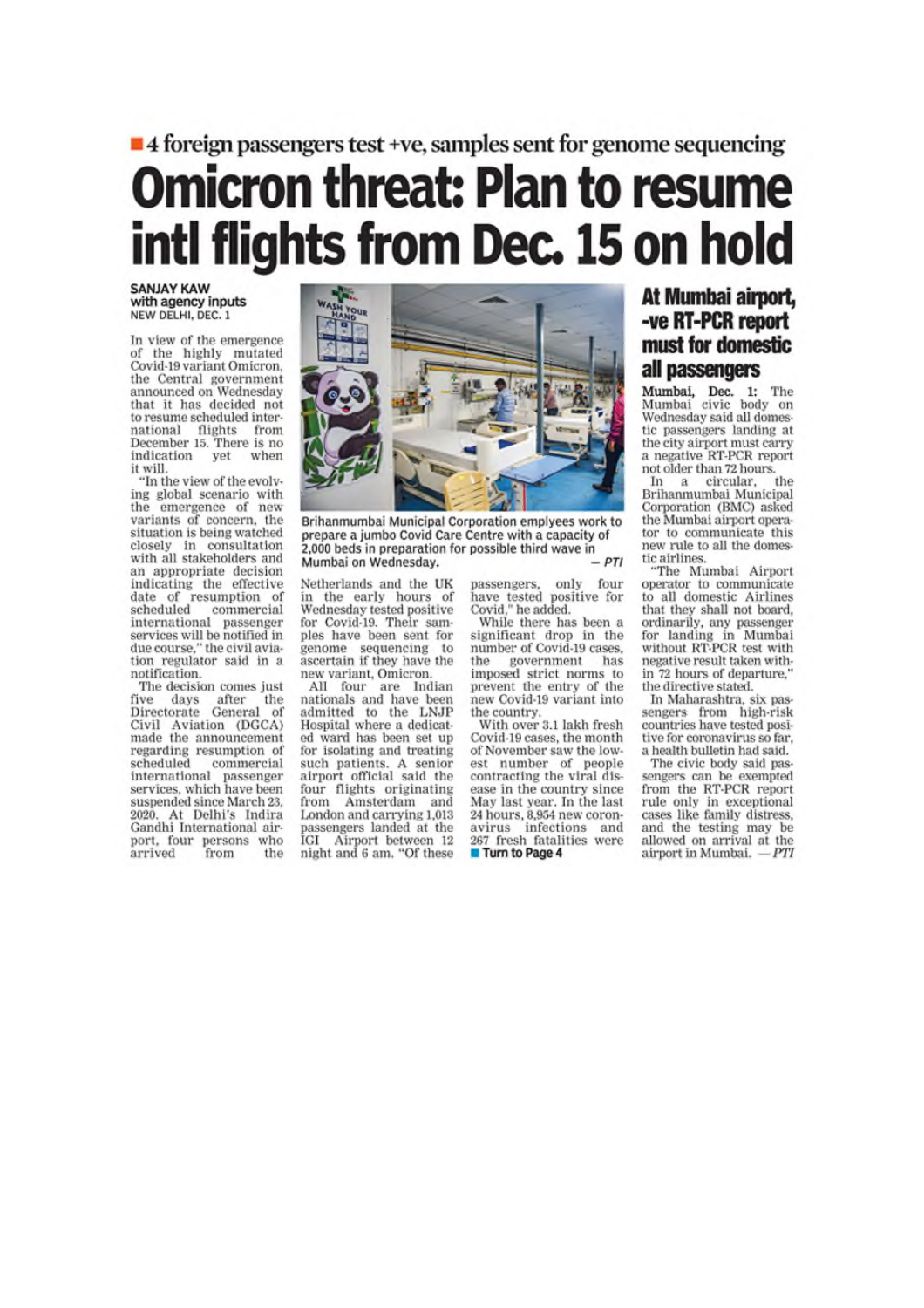## **Covaxin jabs**

## **More data on Covaxin jabs for children sought (The Hindu: 202101202)**

https://www.thehindu.com/news/national/more-data-on-covaxin-jabs-for-childrensought/article37787753.ece

CDSCO awaits information on administration of Covaxin for 2-18 age group.

The Central Drugs Standard Control Organisation (CDSCO) is examining recommendations and has sought additional information on administration of Covaxin for children.

Previously, the interim phase II/III clinical trial data of Covaxin on healthy volunteers aged 2 to 18 submitted by Bharat Biotech was deliberated at a meeting of the Subject Expert Committee (SEC).

## **National Family Health Survey:**

## **National Family Health Survey: An assessment on India's health and social development indicators (The Hindu: 202101202)**

https://www.thehindu.com/specials/national-family-health-survey-an-assessment-on-indiashealth-and-social-development-indicators/article37696407.ece

The recent National Family Health Survey confirms signs of a demographic shift in India. | Photo Credit: K. Pichumani

The National Family Health Survey is a periodic exercise conducted in a representative sample of households throughout India to gauge the health and social development indicators in the country. This year, over six lakh households across the country were surveyed for this exercise.

The complete results of the NFHS-5 were made public on November 24, 2021. The NFHS-4 was released in 2014-15 and the latest, which captured population health indicators in 2017- 19, was delayed due to the pandemic.

In This Package

Doctors attending to a new born baby.

**NATIONAL** 

One in two women undergoes C-section in private hospitals, shows NFHS data

JAGRITI CHANDRA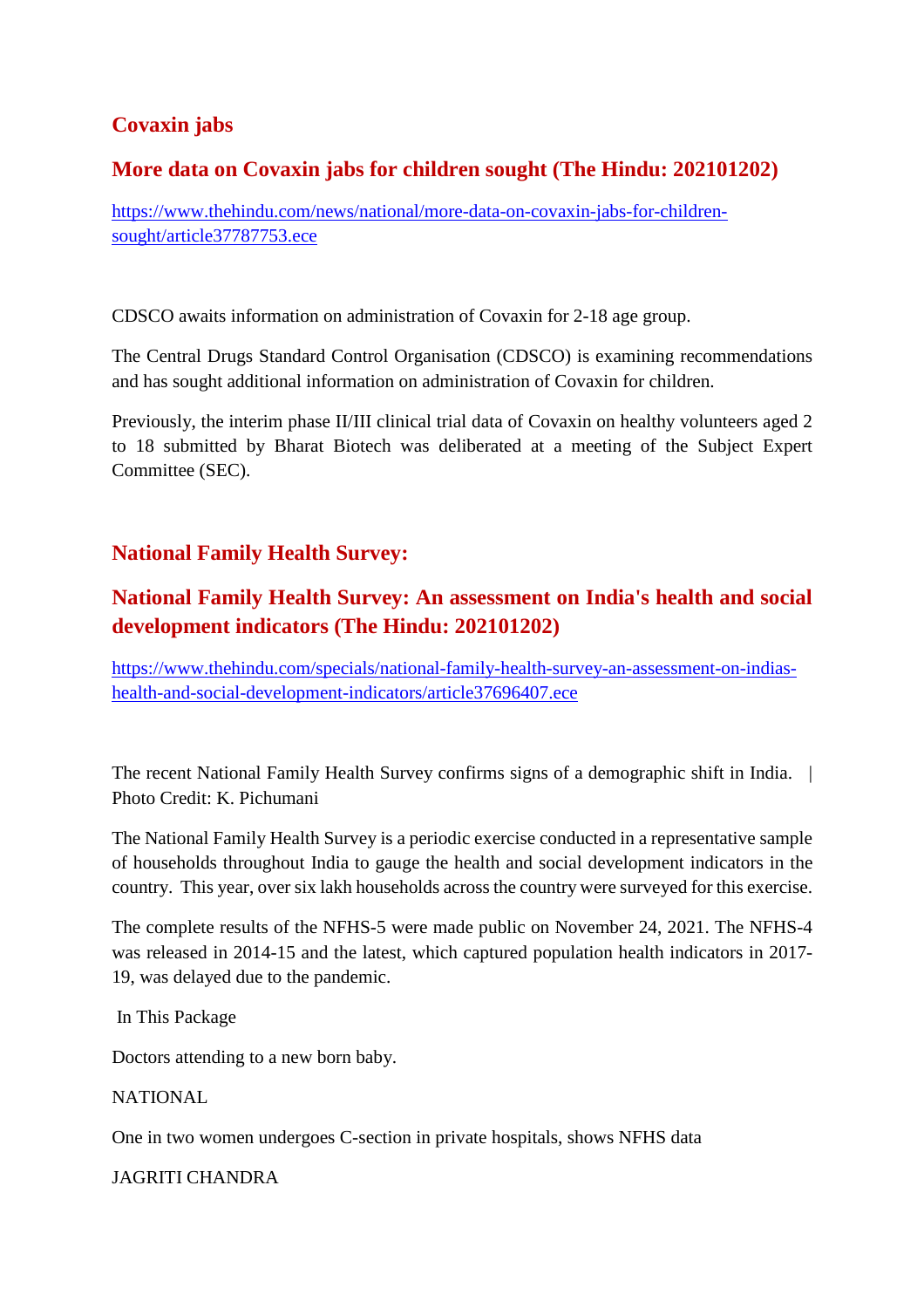#### SUMANT SEN

According to WHO, the ideal rate of C-section deliveries is between 10% and 15%

A boy searching for coins from festival wastes dumped in the Ganges. File photo for representation.

#### NATIONAL

50% population of Bihar 'multidimensionally poor'

#### SPECIAL CORRESPONDENT

Kerala registers lowest population poverty levels.

LEAD

A close reading of the NFHS-5, the health of India

#### ASHWINI DESHPANDE

Given how little the country spends on health and education as a share of GDP, the improvements seem remarkable

TAMIL NADU

T.N. posits higher figure for sex ratio at birth

The recent National Family Health Survey confirms signs of a demographic shift in India.

NATIONAL

National Family Health Survey says women outnumber men

A health worker checks body temperature of a man during a door-to-door survey. File photo

TAMIL NADU

T.N. ahead in reproductive, child health

The complete results of the National Family Health Survey-5 were made public on November 24, 2021. File

NFHS-5 NATIONAL

More hospital births, but limited gains in childhood nutrition: National Family Health Survey-5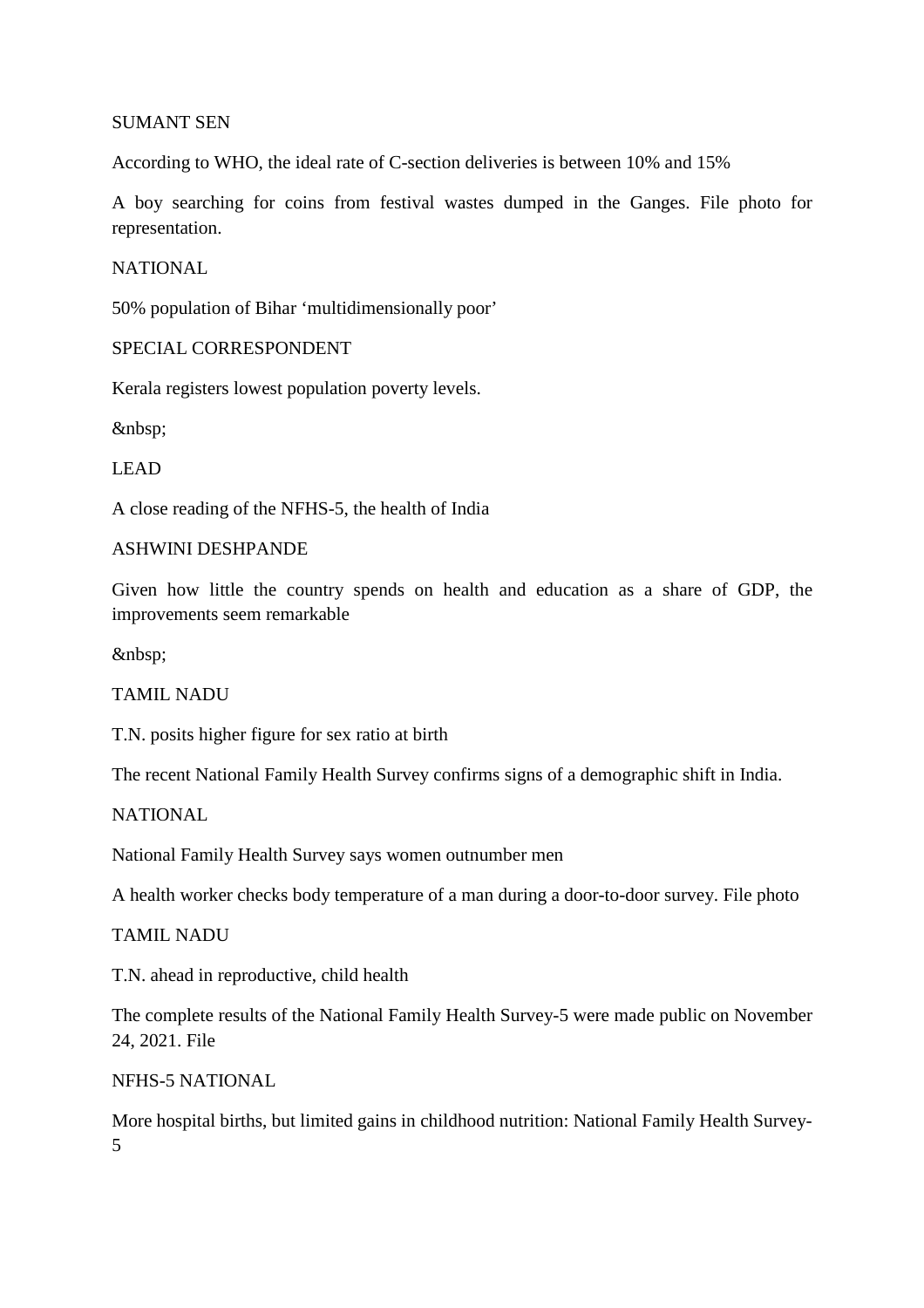Around 17.7 lakh children are severely malnourished, the WCD ministry has said in response to an RTI query.

NATIONAL

Nearly 18 lakh children in India severely malnourished: Centre

Basic nutrition: A file photo of children having midday meal at a school in Vijayawada. K.V.S. Giri

DATA

Data | Where does India stand on the global hunger index?

Photo used for representational purpose only.

NFH SURVEY NATIONAL

Fertility rates of Hindus and Muslims converging: study

## **NCRB report**

## **NCRB report: A status check on crimes in the country (The Hindu: 202101202)**

https://www.thehindu.com/specials/ncrb-data-a-status-check-on-crimes-in-thecountry/article36489402.ece

The Coronavirus pandemic and subsequent lockdown resulted in a drop in traditional crimes like theft, robbery, and assault on women and children in 2020, but there was a drastic jump in disobedience to government orders, primarily arising due to violations of COVID-19 norms, official data showed.

According to the latest report of the National Crime Records Bureau (NCRB) on 'Crime in India – 2020', a total of 66,01,285 cognisable crimes comprising 42,54,356 Indian Penal Code (IPC) crimes and 23,46,929 Special and Local Laws (SLL) crimes were registered in 2020.

India reported an average 80 murders daily in 2020, totalling 29,193 fatalities over the year, with Uttar Pradesh topping the chart among states. This was an increase of one per cent over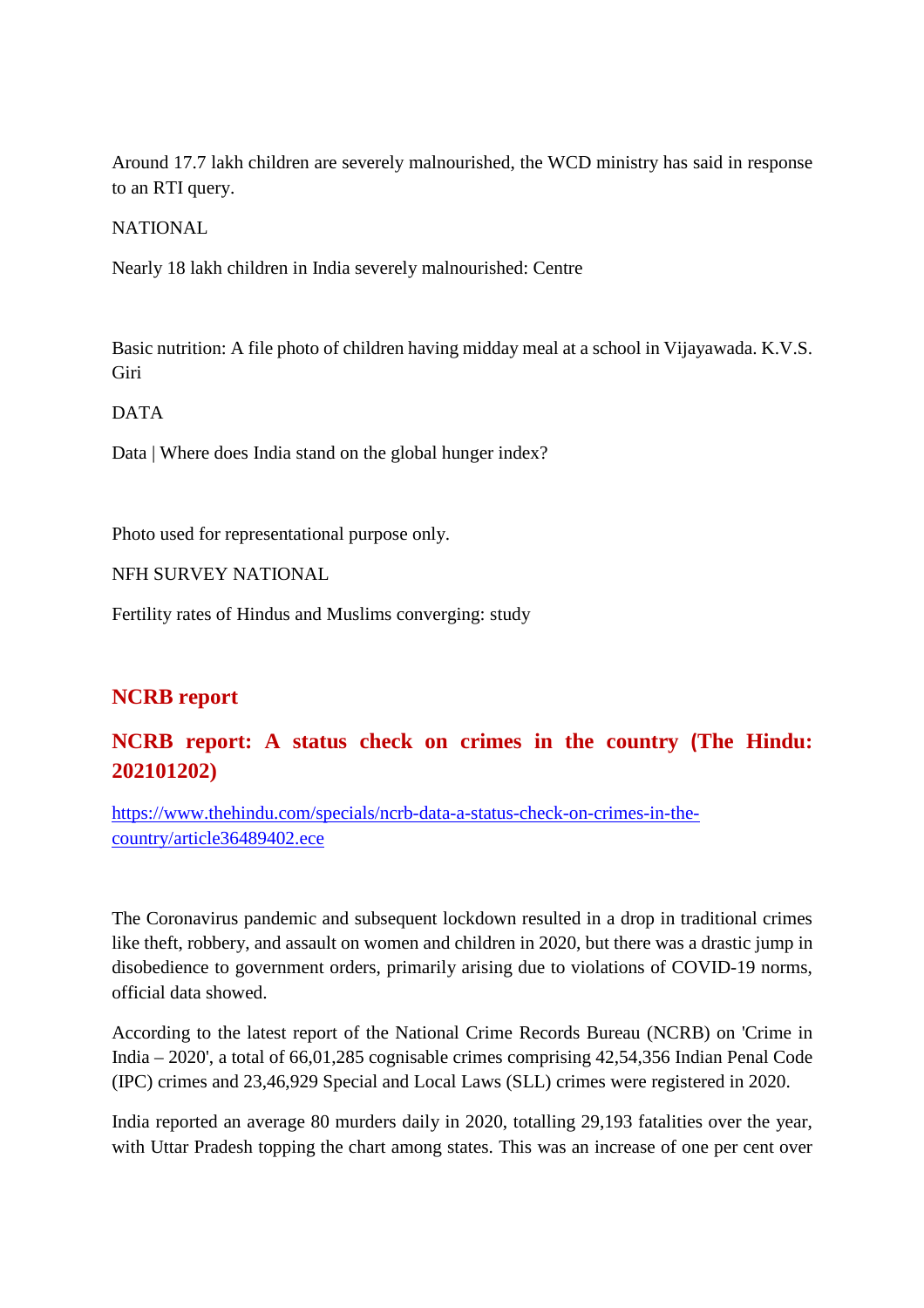the total 28,915 murders in 2019, with a daily average of 79 killings during the year, the data showed.

Delhi accounted for nearly 40 per cent of all rape cases and almost 25 per cent murder cases among 19 metropolitan cities in India in 2020.

In This Package

&nbsp:

TAMIL NADU

T.N. records a sharp increase in crimes against women, children

PON VASANTH B.A

Cases of juveniles in conflict with the law also rose sharply in 2020

Of 53 cases filed against civic bodies across India, Bengaluru accounted for 18.

BENGALURU

Most cases against civic bodies for causing deaths were filed in Bengaluru

SPECIAL CORRESPONDENT

In total, 21 cases were filed against civic agencies in Karnataka

Data on 'Crime in India' for 2020, released by the National Crime Records Bureau (NCRB), showed that of the 18,657 cybercrime cases registered across India, Bengaluru accounted for nearly 47% (8,892).

#### BENGALURU

Maximum cybercrime cases in India registered in Bengaluru

#### SPECIAL CORRESPONDENT

After Delhi, city has highest number of murder cases

A protest against the alleged rape and murder of a girl in Delhi.

#### DELHI

Crimes against women dip by 24%, cybercrimes see 55% rise: NCRB data

There was a marginal drop in these crimes when compared to 2019.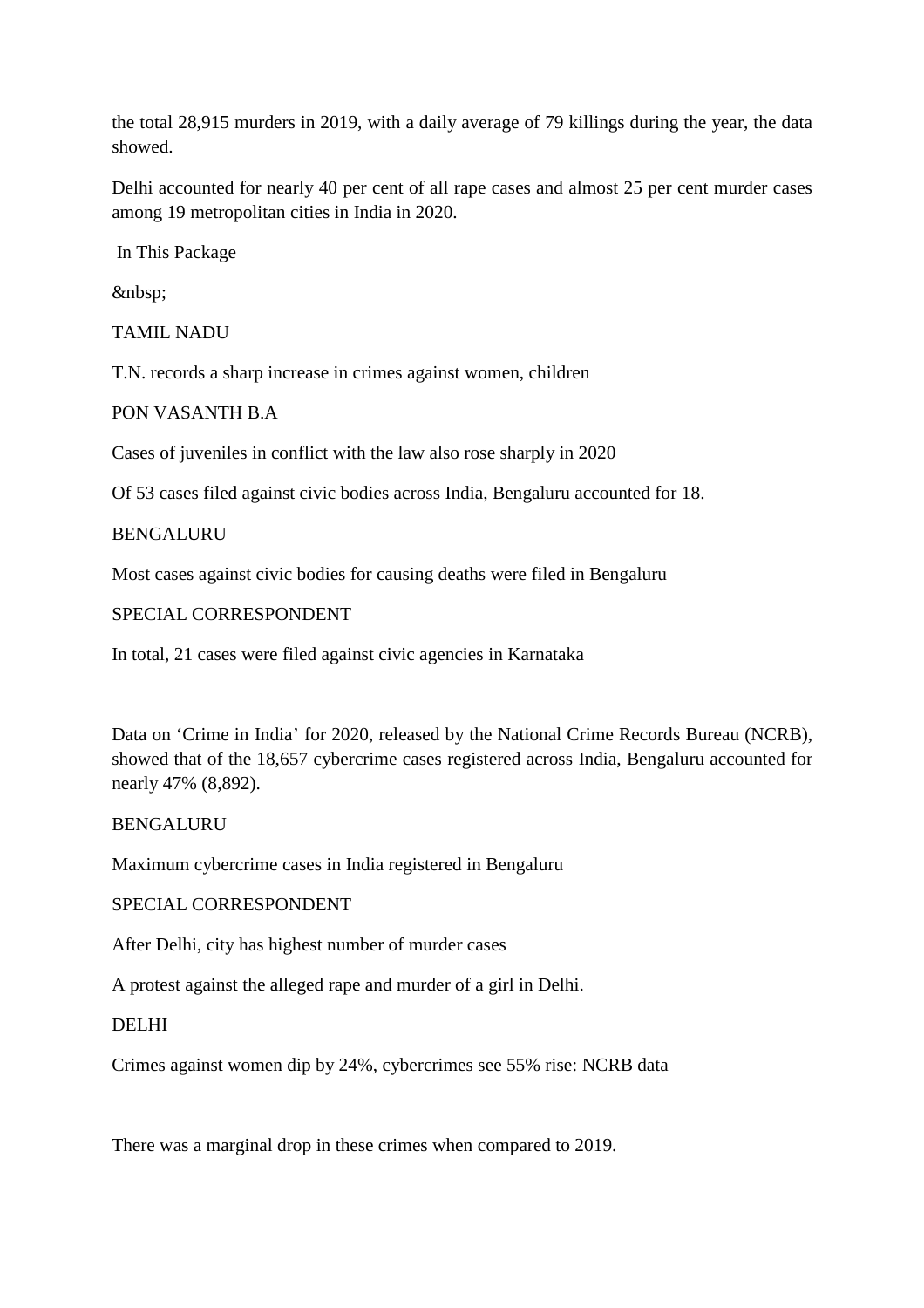#### ANDHRA PRADESH

IPC, SLL cases go up in last two years in Andhra Pradesh, says NCRB report

Policemen at the crime scene where the triple murder took place in Vasant Kunj's Kishangarh area.

#### DATA

Serious offences dip in 2020, COVID violations pushes up crime rate

#### KERALA

Second highest chargesheeting rate in Kerala

Among States, the maximum cyber crime cases were reported in Uttar Pradesh followed by Karnataka, Maharashtra, Telangana and Assam, the NCRB data showed

#### NATIONAL

India reported 11.8% rise in cyber crime in 2020; 578 incidents of 'fake news on social media': Data

Photo for representational purpose.

NATIONAL

NCRB report finds 28% jump in registration of cases in 2020

## **50% population of Bihar 'multidimensionally poor'**

## **50% population of Bihar 'multidimensionally poor' (The Hindu: 202101202)**

https://www.thehindu.com/news/national/bihar-has-most-poor-people-in-india-nitiaayog/article37698673.ece

Kerala registers lowest population poverty levels.

With over 50% of the population in the State identified as "multidimensionally poor", Bihar has the maximum percentage of population living in poverty among all the States and the Union Territories, according to Government think-tank NITI Aayog's Multidimensional Poverty Index (MPI).

As per the index, 51.91% of the population in Bihar is poor, followed by Jharkhand (42.16%), Uttar Pradesh (37.79%), Madhya Pradesh (36.65%) and Meghalaya (32.67%). On the other hand, Kerala registered lowest population poverty levels (0.71%), followed by Puducherry (1.72%), Lakshadweep (1.82%), Goa (3.76%) and Sikkim (3.82%).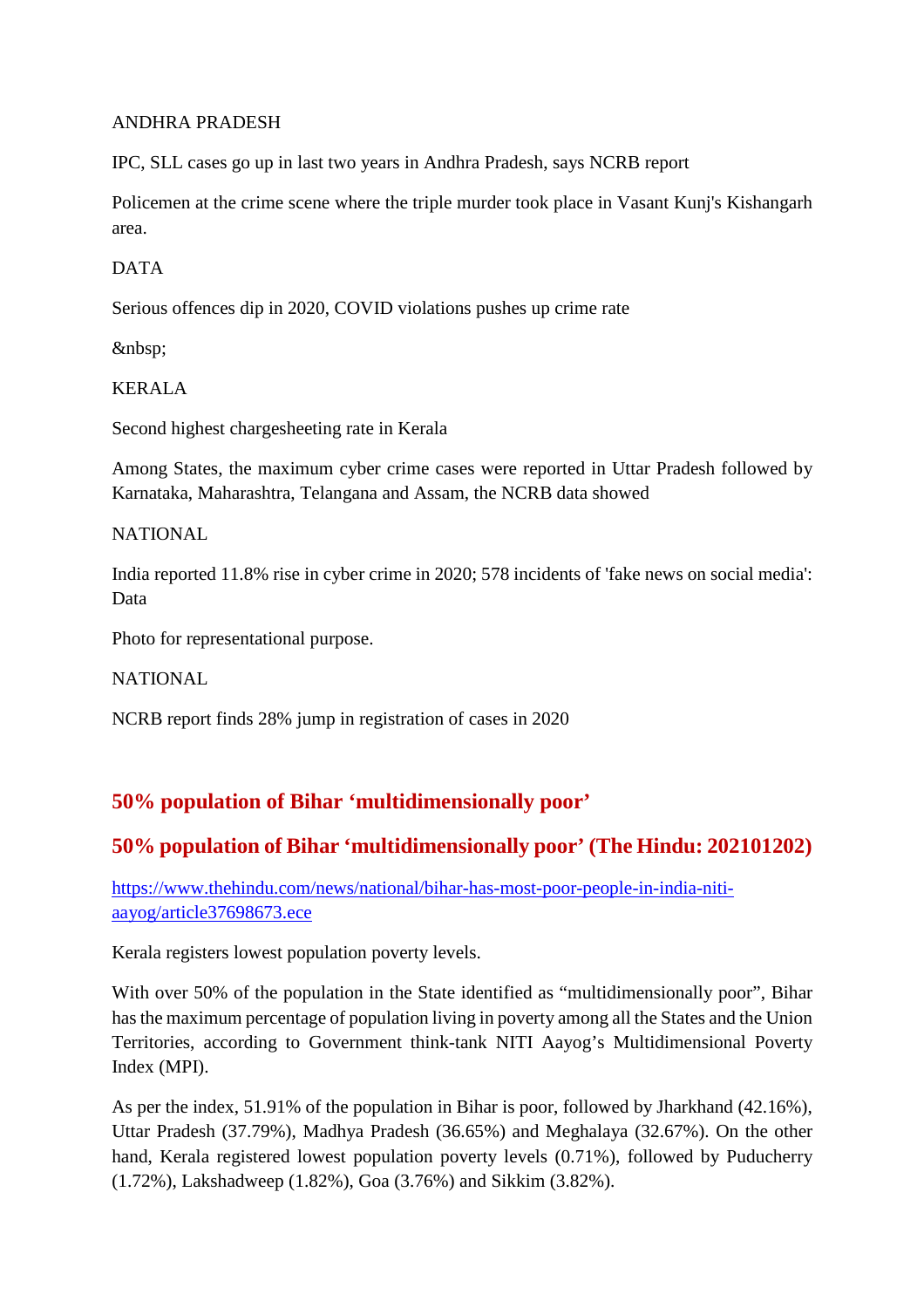## **NFHS-5, the health of India**

## **A close reading of the NFHS-5, the health of India (The Hindu: 202101202)**

https://www.thehindu.com/opinion/lead/a-close-reading-of-the-nfhs-5-the-health-ofindia/article37711746.ece

Given how little the country spends on health and education as a share of GDP, the improvements seem remarkable

The national health and demographic report card is finally completely out. The results from the first phase (conducted between June 2019 and January 2020) of the fifth round of the National Family Health Survey (NFHS-5) were released in December 2020. We now have the key results from the second phase (conducted between January 2020 and April 2021).

How did India fare? It is a mixed verdict, containing both cheer and alarm in abundant measure. Before going into details, we should note that the results of

## **Omicron variant means for India**

## **What the Omicron variant means for India(The Hindu: 202101202)**

https://www.thehindu.com/opinion/lead/what-the-omicron-variant-means-forindia/article37742482.ece

It could pose a threat to progress made in the COVID-19 fight, but additional information is needed

The continued decline in COVID-19 cases following the intense second wave in India has led to hope that a return to normalcy might be near. Across the country, emboldened by the fact that the festival season did not lead to a steep rise in cases, restrictions have eased and public behaviour is largely returning to normal.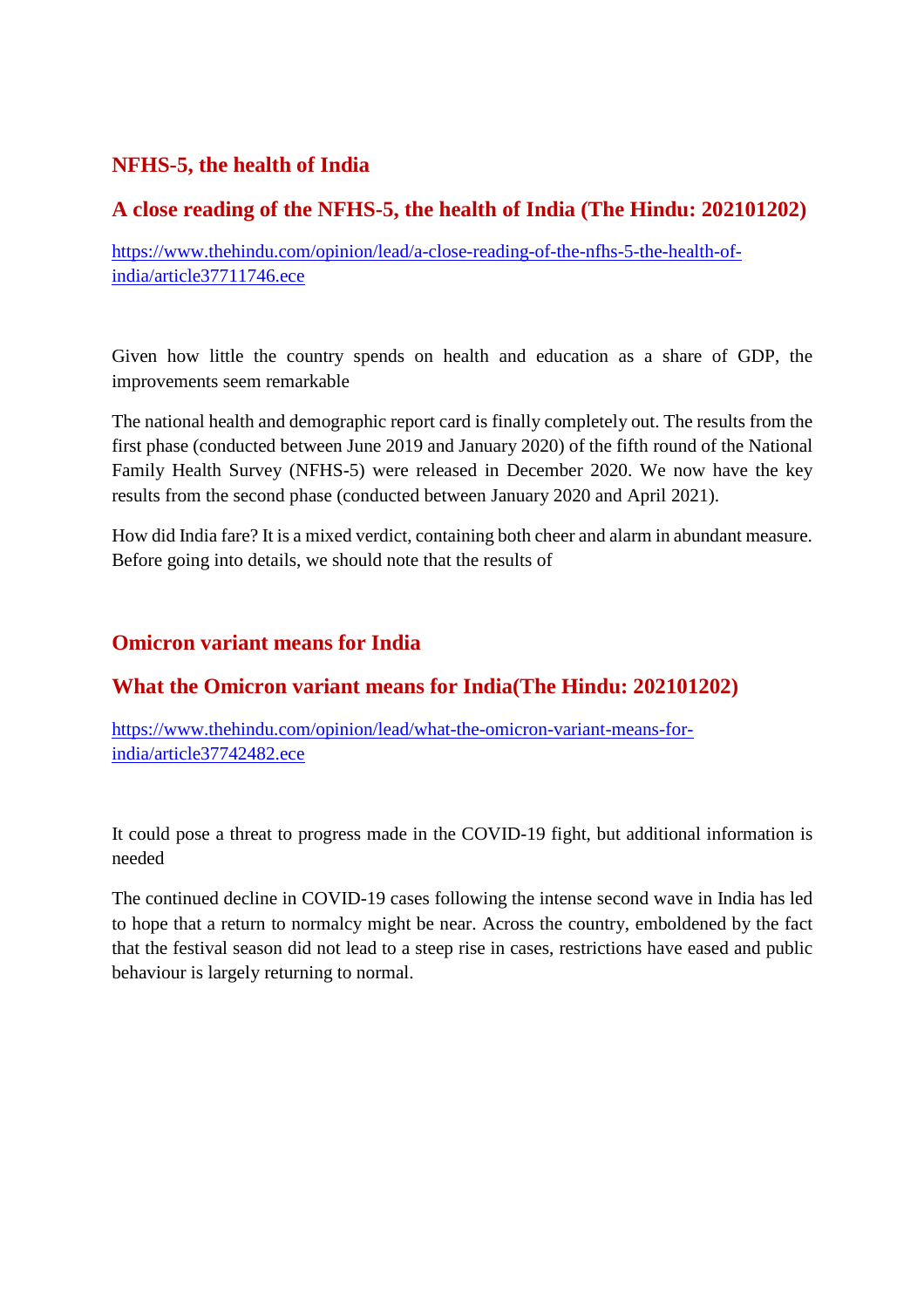**Omicron Virus**

**फैसला: 15 दसबं र सेश ु होनी थी उड़ान , क सरकार नेरोक लगाईओमी ोन क आशंका सेअंतरराय उड़ानअटकं (Hindustan: 202101202)**

**https://epaper.livehindustan.com/**



|दिल्ली हवाईअड़डे पर

बुधवार को तैयारियों का जायजा लेने पहुंचे अधिकारी।

## **खतरेवालेदेश सेनहंआए तो जांच के बाद जा सकगे**

नागर विमानन मंत्रालय ने बुधवार को साफ किया कि अगर यात्री जोखिम वाले देश से नहीं आ रहे तो हवाईअड्डे पर सिर्फ 2 यात्रियों की रैंडम कोविड जांच की जाएगी। ऐसे यात्री नमूना देने के बाद हवाईअड्डे से जा सकेंगे। ऐसे यात्री, जो कि जोखिम श्रेणी वाले देशों से कनेक्टिंग फ्लाइट के जरिए आएंगे और अगर उन्होंने वहां हवाईअड्डा नहीं छोड़ा होगा तो उन्हें जांच से छूट होगी।

## **दलमय ूरोपीय देशसेआए छह सं मत मले**

दिल्ली हवाईअड़डे पर छह यात्री कोरोना संक्रमित पाए गए। इनमें ओमीक्रोन का संक्रमण है या नहीं, इसके लिए जांच की जा रही है। **ब्योरा** 

## **चतं ा य**

• अफ्रीका में ओमीक्रोन तेजी से फैल रहा है, दहशत में 30 देशों ने वहां से आने वाली उड़ानें रद्द कर दी ह

 $\bullet$  जापान ने ब्धवार को दिसंबर अंत तक उड़ानों पर रोक लगा दी, फ्रांस ने भी उड़ानों की संख्या घटा दी

## **कैसी तैयार**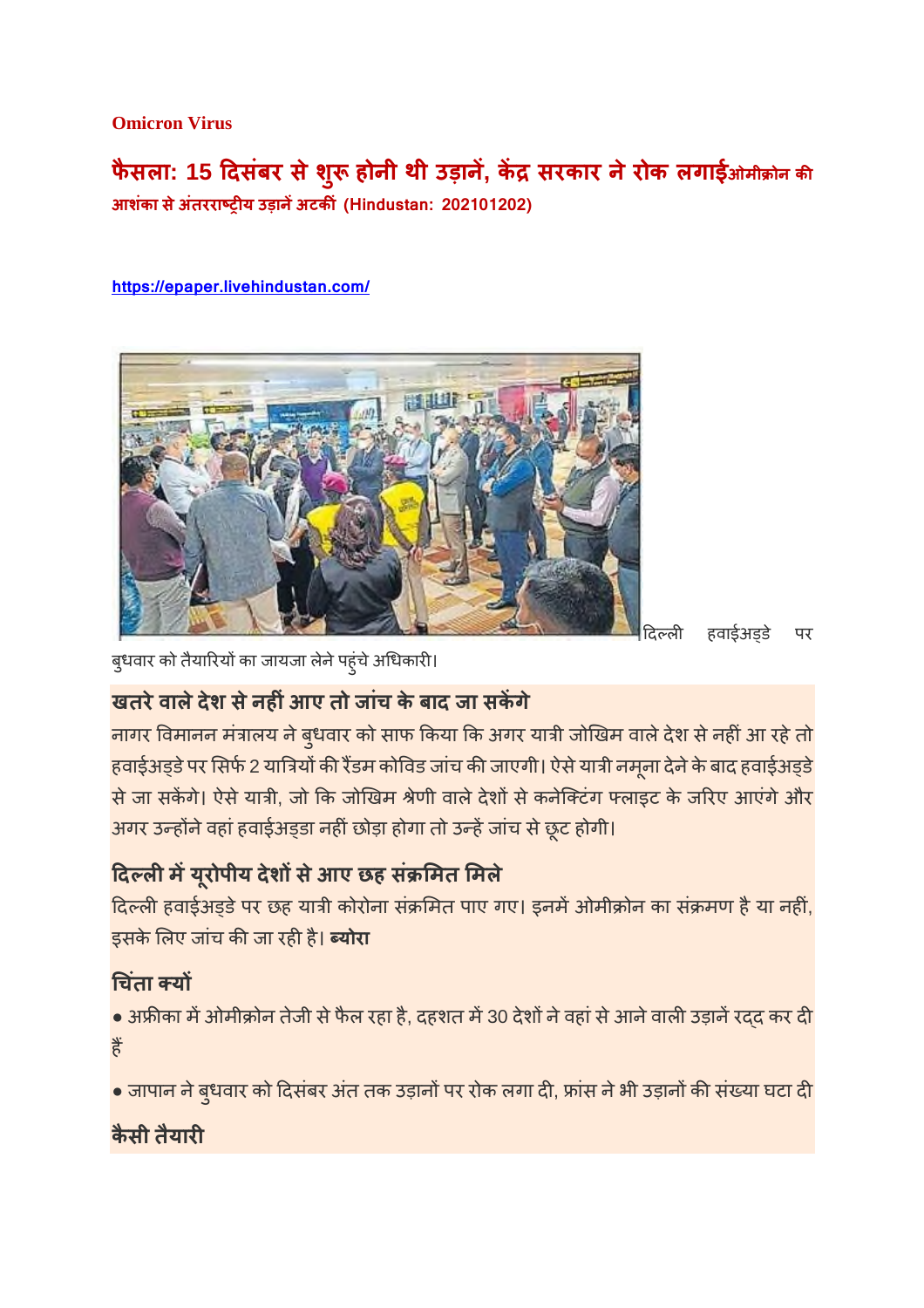• दिल्ली हवाईअड्डे पर जोखिम वाले देशों से बुधवार को चार उड़ानों से 1,013 यात्री आए। इन सबकी आरटीपीसीआर जांच की गई। उधर मुंबई में घरेलू यात्रियों को निगेटिव रिपोर्ट दिखाना अनिवार्य किया गया

## **नई दल| वशषे संवाददाता**

अंतरराष्ट्रीय उड़ानें 15 दिसंबर से शुरू नहीं होंगी। कोरोना के नए स्वरूप ओमीक्रोन को लेकर बढ़ती चिंताओं को देखते हुए केंद्र सरकार ने अंतरराष्ट्रीय विमान सेवाएं शुरू करने के फैसले पर फिलहाल रोक लगा दी है। सरकार की ओर से दी गई जानकारी में कहा गया कि उड़ानें बहाल करने की नई तारीख बाद में घोषित की जाएगी।

**बदलतेहालात मफैसला :** नागर वमानन महानदेशालय नेबुधवार को कहा क वैिवक तर पर कोरोना वायरस के नए स्वरूप सामने आ रहे हैं। ऐसे में बदलते वैश्विक परिदृश्य को देखते हुए सभी हितधारकों के साथ सतत संपर्क के साथ स्थिति पर पैनी नजर रखी जा रही है। वाणिज्यिक उड़ानों को शुरू करने की तारीख के बारे में निर्णय उचित समय पर लिया जाएगा।

**धानमंी नेदए थेनदश:** नागर वमानन महानदेशालय ने26 नवंबर को कहा था क अतं रराय उड़ानें 15 दिसंबर से शुरू की जाएंगी। मगर ओमीक्रोन का खतरा सामने आने के बाद प्रधानमंत्री नरेंद्र मोदी ने 27 नवंबर को अफसरों को इस फैसले की समीक्षा करने को कहा था। इसके बाद रविवार को हुई गृहसचिव की बैठक में भी इस फैसले पर पुनर्विचार की बात कही गई।

**आगे क्या:** फिलहाल एयर बबल के तहत विमानों की आवाजाही हो रही है मगर यह सीमित संख्या में है। पिछले महीने की 24 तारीख तक भारत ने 31 देशों से उड़ानों के लिए औपचारिक दविपक्षीय समझौता किया था। बता दें कि कोविड-19 महामारी की वजह से पिछले साल 20 मार्च से ही सामान्य अंतरराष्ट्रीय उड़ानें स्थगित हैं।

**पांव पसारे**

## **Vaccines**

**नेचर पिका मरपोटकािशत, दुिनया कतीन कंपिनयांफाइजर, मॉडनातथा एेजेिनका इस पर शुकर चुक हकामकोरोना के हर वप के िलए टीका बनानेकतैयारी तेज(Hindustan: 202101202)**

## **https://epaper.livehindustan.com/**